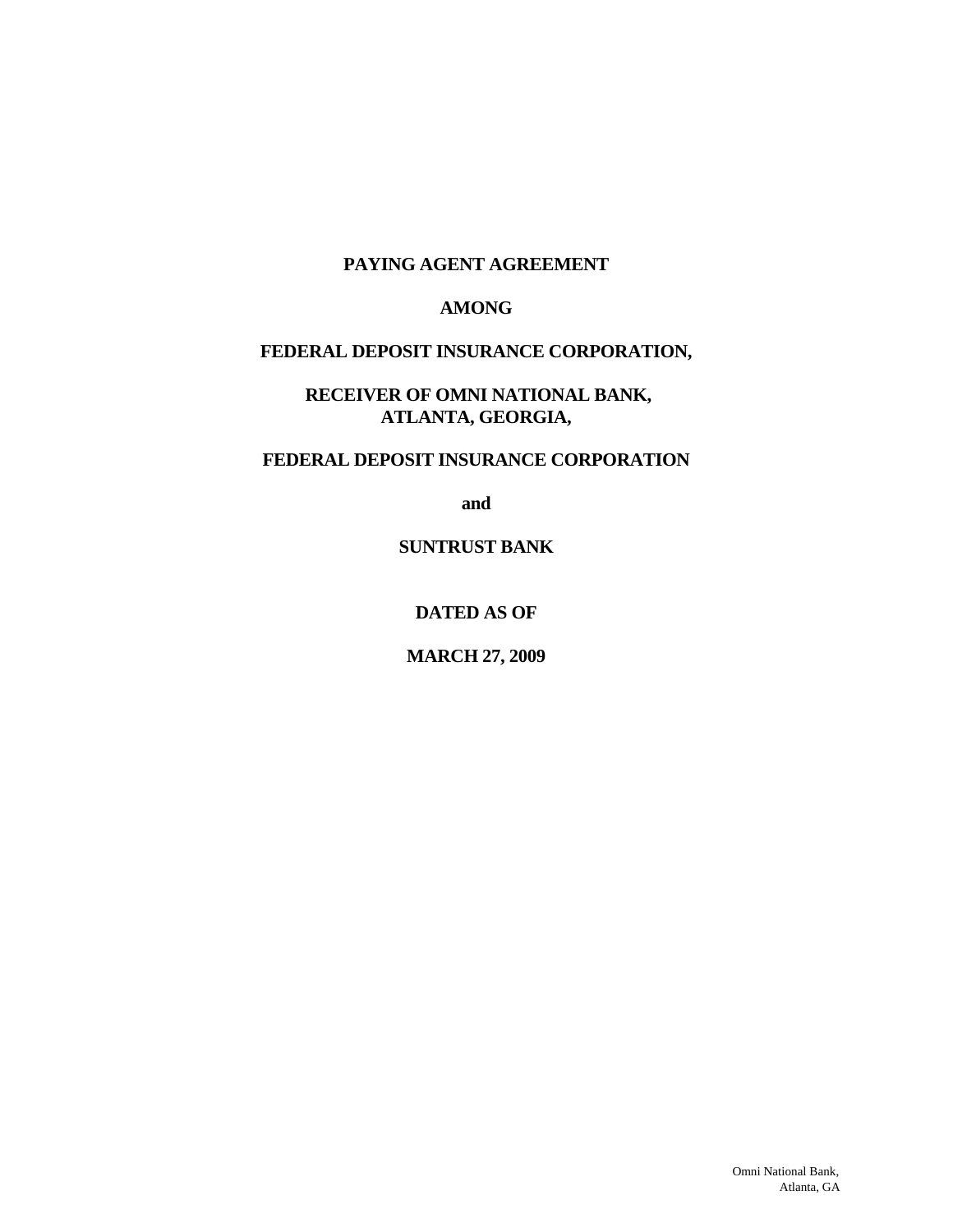# **TABLE OF CONTENTS**

| <b>ARTICLE I</b>   |                                                             |  |  |  |
|--------------------|-------------------------------------------------------------|--|--|--|
| <b>ARTICLE II</b>  |                                                             |  |  |  |
| 2.1                |                                                             |  |  |  |
| 2.2                |                                                             |  |  |  |
| 2.3                |                                                             |  |  |  |
| 2.4                |                                                             |  |  |  |
| 2.5                |                                                             |  |  |  |
| 2.6                |                                                             |  |  |  |
| <b>ARTICLE III</b> |                                                             |  |  |  |
| 3.1                |                                                             |  |  |  |
| 3.2                |                                                             |  |  |  |
| 3.3                | Manner of Conveyance; Limited Warranty; Nonrecourse; Etc. 7 |  |  |  |
| 3.4                |                                                             |  |  |  |
| <b>ARTICLE IV</b>  | <b>ASSUMPTION OF CERTAIN DUTIES AND OBLIGATIONS  9</b>      |  |  |  |
| 4.1                |                                                             |  |  |  |
| 4.2                |                                                             |  |  |  |
| 4.3                |                                                             |  |  |  |
| 4.4                |                                                             |  |  |  |
| 4.5                |                                                             |  |  |  |
| 4.6                |                                                             |  |  |  |
| 4.7                |                                                             |  |  |  |
| 4.8                |                                                             |  |  |  |
| 4.9                |                                                             |  |  |  |
| <b>ARTICLE V</b>   | DUTIES WITH RESPECT TO DEPOSITORS OF THE                    |  |  |  |
|                    |                                                             |  |  |  |
| 5.1                |                                                             |  |  |  |
| 5.2                |                                                             |  |  |  |
| 5.3                |                                                             |  |  |  |
| <b>ARTICLE VI</b>  |                                                             |  |  |  |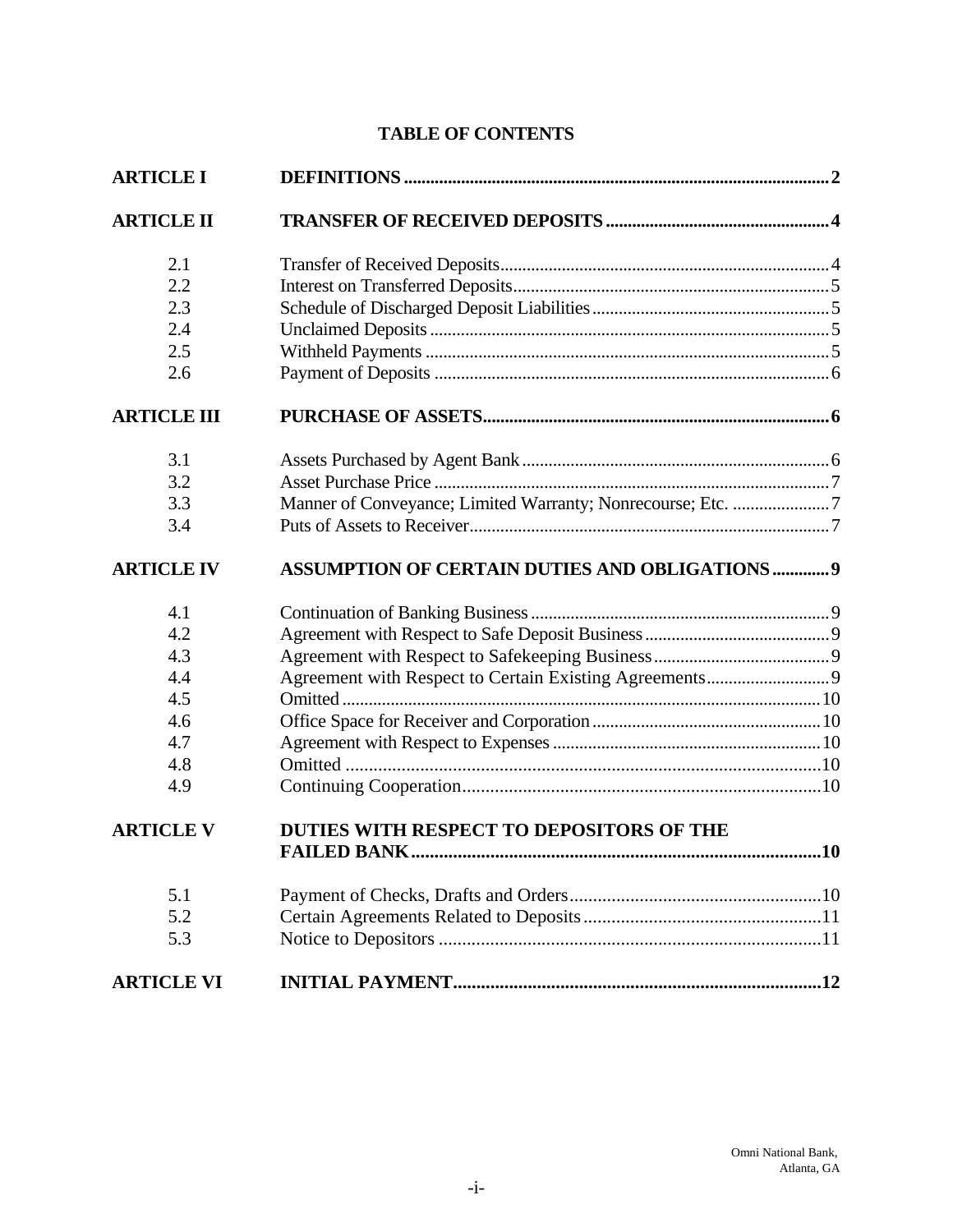| <b>ARTICLE VII</b>  |                                       |  |  |  |
|---------------------|---------------------------------------|--|--|--|
| 7.1                 |                                       |  |  |  |
| 7.2                 |                                       |  |  |  |
| 7.3                 |                                       |  |  |  |
| 7.4                 |                                       |  |  |  |
| <b>ARTICLE VIII</b> |                                       |  |  |  |
| <b>ARTICLE IX</b>   | REPRESENTATIONS AND WARRANTIES OF THE |  |  |  |
|                     |                                       |  |  |  |
| <b>ARTICLE X</b>    |                                       |  |  |  |
| 10.1                |                                       |  |  |  |
| 10.2                |                                       |  |  |  |
| 10.3                |                                       |  |  |  |
| 10.4                |                                       |  |  |  |
| 10.5                |                                       |  |  |  |
| 10.6                |                                       |  |  |  |
| 10.7                |                                       |  |  |  |
| <b>ARTICLE XI</b>   |                                       |  |  |  |
| 11.1                |                                       |  |  |  |
| 11.2                |                                       |  |  |  |
| 11.3                |                                       |  |  |  |
| 11.4                |                                       |  |  |  |
| 11.5                |                                       |  |  |  |
| 11.6                |                                       |  |  |  |
| 11.7                |                                       |  |  |  |
| 11.8                |                                       |  |  |  |
| 11.9                |                                       |  |  |  |
| 11.10               |                                       |  |  |  |
| 11.11               |                                       |  |  |  |
| 11.12               |                                       |  |  |  |
| 11.13               |                                       |  |  |  |
| 11.14               |                                       |  |  |  |
| <b>COHEDIII FC</b>  |                                       |  |  |  |

#### **SCHEDULES**

| 2.1 |  |  |  |
|-----|--|--|--|
|-----|--|--|--|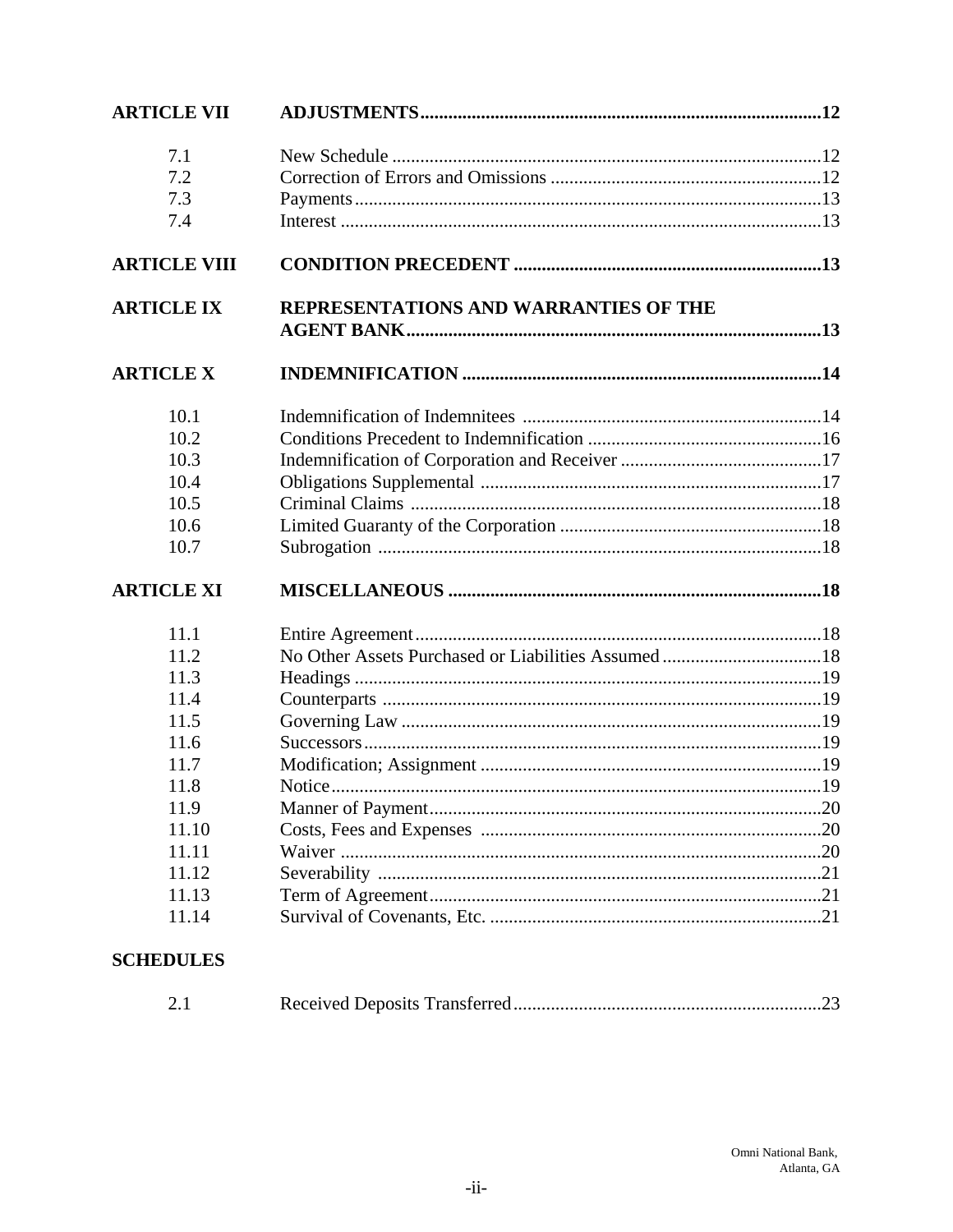#### **INSURED DEPOSIT TRANSFER AGREEMENT**

**THIS AGREEMENT**, made and entered into as of the  $27<sup>th</sup>$  day of March, 2009, by and among the **FEDERAL DEPOSIT INSURANCE CORPORATION, RECEIVER of OMNI NATIONAL BANK, ATLANTA, GEORGIA** (the "Receiver"), **SUNTRUST BANK,** organized under the laws of the State of Georgia, and having its principal place of business in Atlanta, Georgia (the "Agent Bank"), and the **FEDERAL DEPOSIT INSURANCE CORPORATION**, organized under the laws of the United States of America and having its principal office in Washington, D.C., acting in its corporate capacity (the "Corporation").

#### **WITNESSETH**:

**WHEREAS**, on Bank Closing, the Chartering Authority closed Omni National Bank (the "Failed Bank") pursuant to applicable law and the Corporation was appointed Receiver thereof; and

**WHEREAS**, pursuant to 12 U.S.C. Section 1821(f)(1), in the case of the liquidation of, or other closing or winding up of the affairs of, any insured depository institution, payment of the Received Deposits in such institution may be made by the Corporation by making available to each depositor a transferred deposit in another insured depository institution in an amount equal to the Insured Deposit of each such depositor, as determined by the Corporation; and

**WHEREAS**, pursuant to this Agreement, the Agent Bank (i) accepts certain limited duties, responsibilities and obligations as the agent of the Corporation, (ii) accepts the transfer of the Received Deposits of the Failed Bank made available by the Corporation, and (iii) will commence payment of or otherwise make available to the depositors of the Failed Bank such transferred Received Deposits to the Failed Bank's depositors; and

**WHEREAS**, pursuant to 12 U.S.C. Sections 1819 (Third) and (Seventh) and 1821(f)(1), the Corporation may provide assistance to the Agent Bank which may include indemnification of the Indemnitees (as hereinafter defined), to facilitate the transaction contemplated by this Agreement; and

**WHEREAS**, the Board of Directors of the Corporation has determined that such transfer of Received Deposits to the Agent Bank and provision of indemnification to the Indemnitees is necessary to discharge the obligation of the Corporation to provide insurance coverage for the Received Deposits of the Failed Bank under 12 U.S.C. Section 1821(f).

 **NOW THEREFORE**, in consideration of the mutual promises herein set forth and other valuable consideration, the parties hereto agree as follows: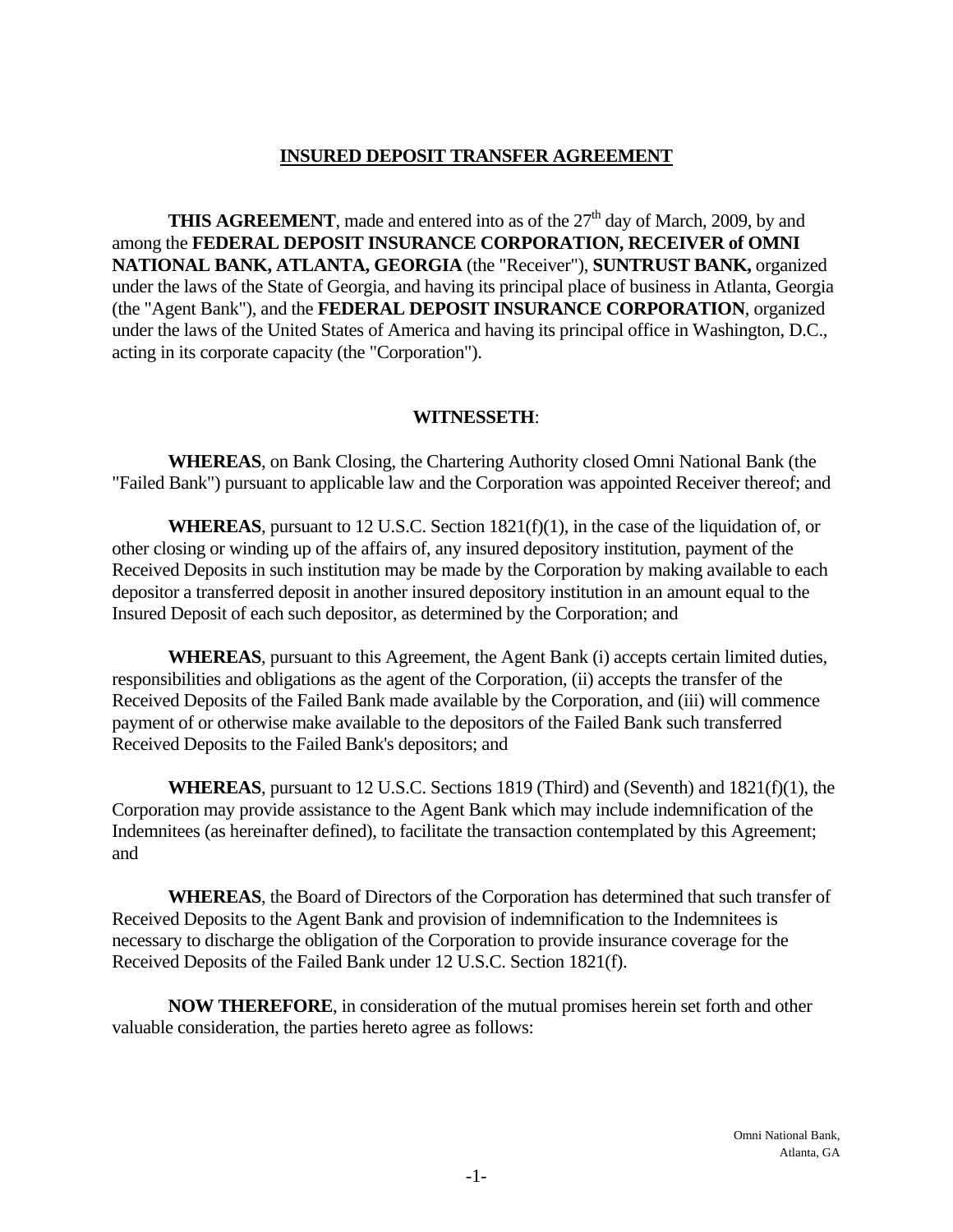### **ARTICLE I DEFINITIONS**

Capitalized terms used in this Agreement shall have the meanings set forth in this Article I, or elsewhere in this Agreement. As used herein, words imparting the singular include the plural and vice versa.

**"Affiliate"** of any Person means any director, officer, or employee of that Person and any other Person (i) who is directly or indirectly controlling, or controlled by, or under direct or indirect common control with, such Person, or (ii) who is an affiliate of such Person as the term "affiliate" is defined in Section 2 of the Bank Holding Company Act of 1956, as amended, 12 U.S.C. Section 1841.

**"Agreement"** means this Insured Deposit Transfer Agreement by and among the Agent Bank, the Corporation and the Receiver, as amended or otherwise modified from time to time.

**"Bank Closing"** means the close of business of the Failed Bank on the date on which the Chartering Authority closed such institution.

**"Bank Premises"** means the banking houses, drive-in banking facilities, and teller facilities (staffed or automated) together with appurtenant parking, storage and service facilities and structures connecting remote facilities to banking houses, and land on which the foregoing are located, that are owned or leased by the Failed Bank and that are occupied by the Failed Bank as of Bank Closing.

**"Business Day"** means a day other than a Saturday, Sunday, Federal legal holiday or legal holiday under the laws of the State where the Failed Bank is located, or a day on which the principal office of the Corporation is closed.

**"Chartering Authority"** means (i) with respect to a national bank, the Office of the Comptroller of the Currency, (ii) with respect to a Federal savings association or savings bank, the Office of Thrift Supervision, (iii) with respect to a bank or savings institution chartered by a State, the agency of such State charged with primary responsibility for regulating and/or closing banks or savings institutions, as the case may be, (iv) the Corporation in accordance with 12 U.S.C. Section 1821(c), with regard to self appointment, or (v) the appropriate Federal banking agency in accordance with  $12$  U.S.C.  $1821(c)(9)$ .

**"Deposit"** means a deposit as defined in 12 U.S.C. Section 1813(l), including, without limitation, outstanding cashier's checks and other official checks and all uncollected items included in the depositors' balances and credited on the books and records of the Failed Bank; provided, that the term "Deposit" shall not include all or any portion of those deposit balances which, in the discretion of the Receiver or the Corporation, (i) may be required to satisfy it for any liquidated or contingent liability of any depositor arising from an unauthorized or unlawful transaction, or (ii) may be needed to provide payment of any liability of any depositor to the Failed

> Omni National Bank, Atlanta, GA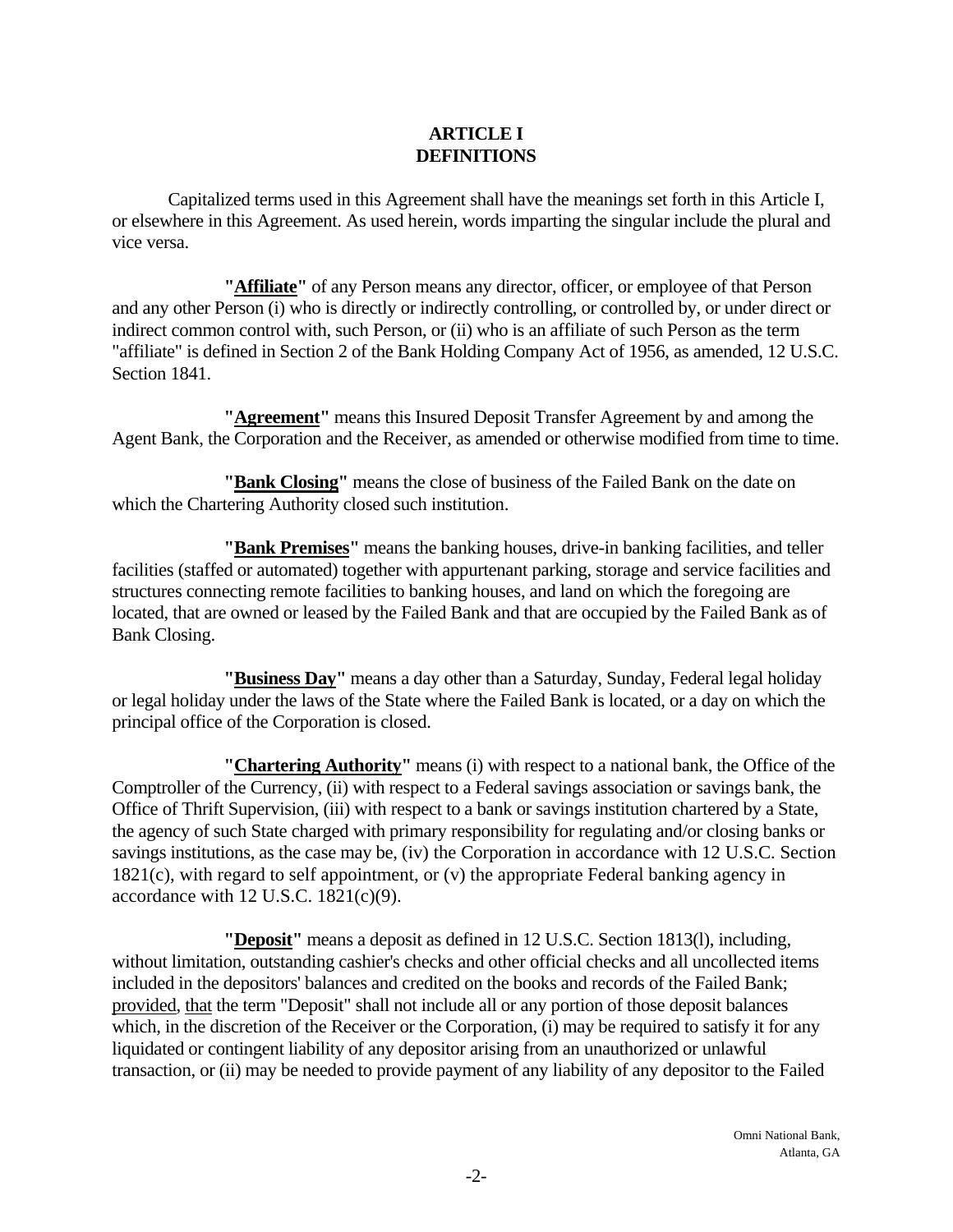Bank or the Receiver, including the liability of any depositor as a director or officer of the Failed Bank, whether or not the amount of the liability is or can be determined as of Bank Closing.

"**Fixtures**" means those leasehold improvements, additions, alterations and installations constituting all or a part of Bank Premises and which were acquired, added, built, installed or purchased at the expense of the Failed Bank, regardless of the holder of legal title thereto as of Bank Closing.

**"Furniture and Equipment"** means the furniture and equipment (other than Safe Deposit Boxes, artwork, motor vehicles, and leased data processing equipment, including hardware and software), leased or owned by the Failed Bank and reflected on the books of the Failed Bank as of Bank Closing, including without limitation automated teller machines, carpeting, furniture, office machinery (including personal computers), shelving, office supplies, telephone, surveillance and security systems.

**"Guaranteed Transaction Accounts"** means those transaction accounts covered by the Transaction Account Guarantee Program as described in 73 Federal Register 210 (29 October 2008), pp. 64179-64191.

**"Indemnitees"** means (i) the Agent Bank, (ii) the Subsidiaries and Affiliates of the Agent Bank other than any Subsidiaries or Affiliates of the Failed Bank that are or become Subsidiaries or Affiliates of the Agent Bank, and (iii) the directors, officers, employees and agents of the Agent Bank and its Subsidiaries and Affiliates who are not also present or former directors, officers, employees or agents of the Failed Bank or of any Subsidiary or Affiliate of the Failed Bank.

**"Insured Deposits"** means the net amount due to any depositor with respect to its Deposits as determined by the Receiver or the Corporation pursuant to 12 U.S.C. Section 1813(m), and applicable regulations at 12 C.F.R. Part 330.

**"Payment Date"** means the first Business Day after Bank Closing.

 **"Person"** means any individual, corporation, partnership, joint venture, association, joint-stock company, trust, unincorporated organization, or government or any agency or political subdivision thereof, excluding the Corporation.

 officers liability policy or any Person issuing a financial institution bond or banker's blanket bond. **"Primary Indemnitor"** means any Person (other than the Agent Bank or any of its Affiliates) who is obligated to indemnify or insure, or otherwise make payments (including payments on account of claims made against) to or on behalf of any Person in connection with the claims covered under Article X, including without limitation any insurer issuing any directors and

 **"Received Deposits"** means Insured Deposits, the uninsured portion of the Guaranteed Transaction Accounts, and Deposits of public money (other than such liabilities that are Insured Deposits) in the Failed Bank to the extent such Deposits are properly and fully secured, but excluding all brokered deposits.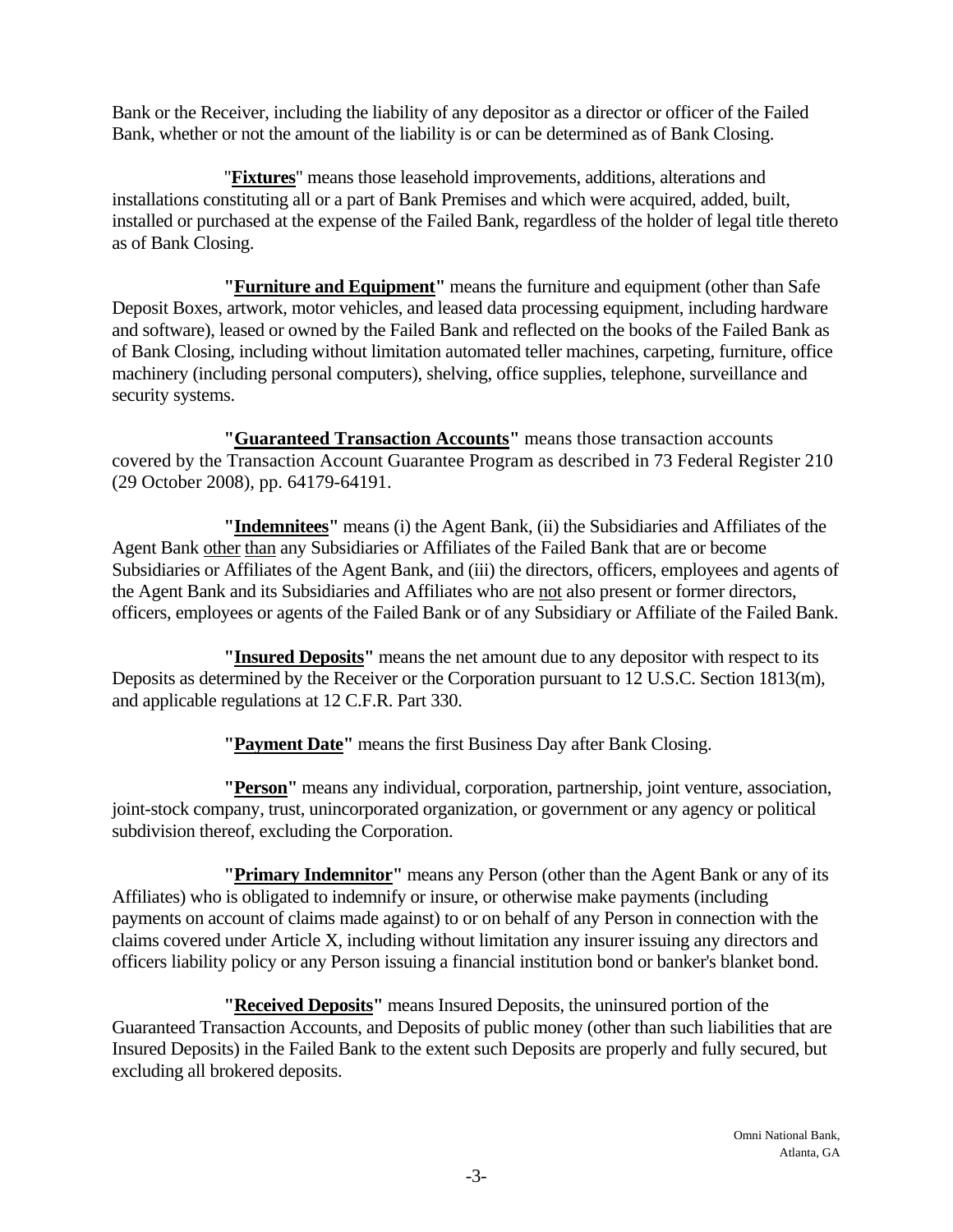In the event that a depositor's aggregate Deposits in the Failed Bank are in excess of its Insured Deposit, the Corporation, in accordance with its standard policies and procedures, shall determine which Deposits are assumed.

A Deposit in the form of a negotiable instrument shall not be assumed by or transferred to the Agent Bank, and any interest with respect thereto as provided in this Agreement shall not accrue or be paid until the owner thereof shall provide proof satisfactory to the Corporation that such negotiable instrument was negotiated to such owner prior to Bank Closing Date, as provided in 12 C.F.R. Section 330.4(b)(4).

**"Record"** means any document, microfiche, microfilm and computer records (including but not limited to magnetic tape, disc storage, card forms and printed copy) of the Failed Bank generated or maintained by the Failed Bank that is owned by or in the possession of the Receiver at Bank Closing.

**"Safe Deposit Boxes"** means the safe deposit boxes of the Failed Bank, if any, including the removable safe deposit boxes and safe deposit stacks in the Failed Bank's vault(s), all rights and benefits under rental agreements with respect to such safe deposit boxes, and all keys and combinations thereto.

**"Settlement Date"** means the first Business Day immediately prior to the day which is one hundred twenty (120) days after Bank Closing, or such other date prior thereto as may be agreed upon by the Receiver and the Agent Bank. The Receiver, in its discretion, may extend the Settlement Date.

**"Subsidiary"** has the meaning set forth in Section 3(w)(4) of the Federal Deposit Insurance Act, 12 U.S.C. Section 1813(w)(4), as amended.

 **"Transferred Deposits"** means the Received Deposits made available at the Agent Bank to the depositors of the Failed Bank and which are transferred to the Agent Bank pursuant to Section 2.1.

#### **ARTICLE II TRANSFER OF RECEIVED DEPOSITS**

**2.1 Transfer of Received Deposits.** The Corporation transfers to the Agent Bank and the Agent Bank accepts the transfer of the Received Deposits as stated on the books of the Failed Bank as of Bank Closing as set forth in Schedule 2.1 attached hereto and incorporated herein. The Agent Bank agrees to commence payment of or otherwise make available such Transferred Deposit upon demand to each such depositor (or to such other Person who can establish to the Agent Bank's satisfaction that such Person is the owner thereof), subject to the provisions of Section 2.5. Schedule 2.1 is based upon the best information available to the Corporation and may be adjusted as provided in Article VII.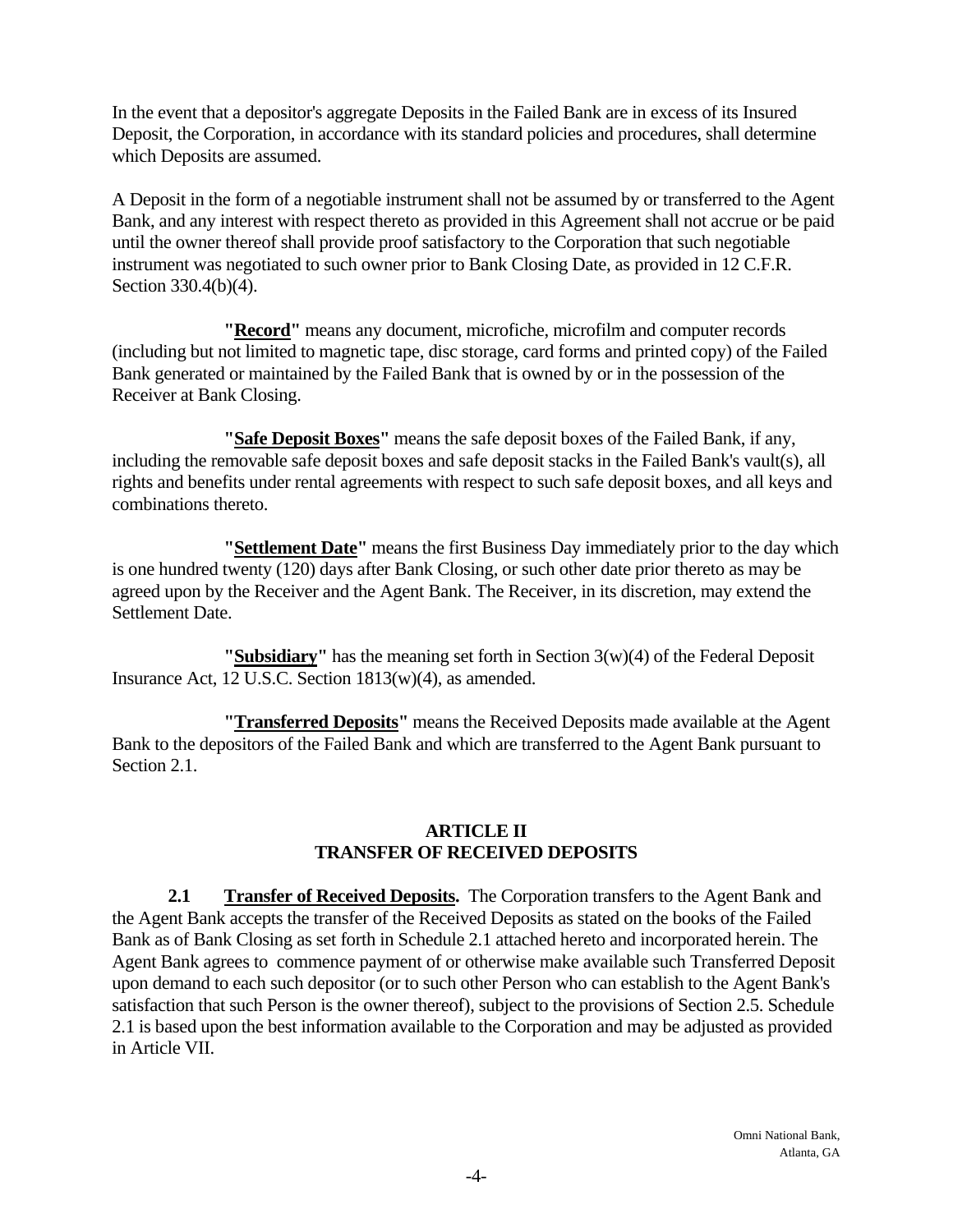**2.2 Interest on Transferred Deposits.** The Agent Bank agrees that, from and after Bank Closing, it will accrue and pay interest on Transferred Deposits transferred pursuant to Section 2.1 at a rate(s) it shall determine; provided, that for nontransaction Transferred Deposits such rate(s) shall not be less than the lowest rate offered by the Agent Bank to its depositors for nontransaction deposit accounts. The Agent Bank shall permit each depositor to withdraw, without penalty for early withdrawal, all or any portion of such depositor's Transferred Deposit, whether or not the Agent Bank elects to pay interest in accordance with any deposit agreement formerly existing between the Failed Bank and such depositor; and further provided, that if such Transferred Deposit has been pledged to secure an obligation of the depositor to the Failed Bank, any withdrawal thereof shall be subject to the terms of the agreement governing such pledge. The Agent Bank shall give notice to such depositors as provided in Section 5.3 of the rate(s) of interest which it has determined to pay and of such withdrawal rights.

**2.3 Schedule of Discharged Deposit Liabilities.** The Agent Bank shall provide to the Corporation a "Schedule of Discharged Deposit Liabilities" at intervals of ninety (90) days from Bank Closing setting forth those Transferred Deposits with respect to which the Corporation's liability for an Insured Deposit of the Failed Bank has been discharged by either (i) payment by the Agent Bank of a Transferred Deposit to the depositor, or (ii) confirmation of a new deposit agreement between each such depositor and the Agent Bank during such ninety (90)-day period and thereafter until the Corporation's liability for Received Deposits has been discharged or until unclaimed Received Deposits have been paid to the Corporation pursuant to Section 2.4. Each such Schedule shall set forth such information as the Corporation may request, including the number and names of the Transferred Deposit accounts paid or assumed by the Agent Bank, the manner of settlement and efforts of the Agent Bank to contact depositors.

**2.4 Unclaimed Deposits.** If, within eighteen (18) months after Bank Closing, any depositor of the Failed Bank does not claim or arrange to continue such depositor's Transferred Deposit at the Agent Bank, the Agent Bank shall, within fifteen (15) Business Days after the end of such eighteen (18)-month period, (i) refund to the Corporation the full amount of each such Transferred Deposit (without reduction for service charges), (ii) provide to the Corporation a schedule of all such refunded Transferred Deposits in such form as may be prescribed by the Corporation, and (iii) assign, transfer, convey and deliver to the Receiver all right, title and interest of the Agent Bank in and to Records previously transferred to the Agent Bank and other records generated or maintained by the Agent Bank pertaining to such Transferred Deposits. During such eighteen (18)-month period, at the request of the Corporation, the Agent Bank promptly shall provide to the Corporation schedules of unclaimed Transferred Deposits in such form as may be prescribed by the Corporation.

**2.5 Withheld Payments**. At any time, the Receiver or the Corporation may, in its discretion, determine that all or any portion of any deposit balance transferred to the Agent Bank pursuant to this Agreement does not constitute a "Deposit" (or otherwise, in its discretion, determine that it is the best interest of the Receiver or Corporation to withhold all or any portion of any deposit), and may direct the Agent Bank to withhold payment of all or any portion of any such deposit balance. Upon such direction, the Agent Bank agrees to hold such deposit and not to make any payment of such deposit balance to or on behalf of the depositor, or to itself, whether by way of transfer, set-off, or otherwise. The Agent Bank agrees to maintain the "withheld payment" status of

> Omni National Bank, Atlanta, GA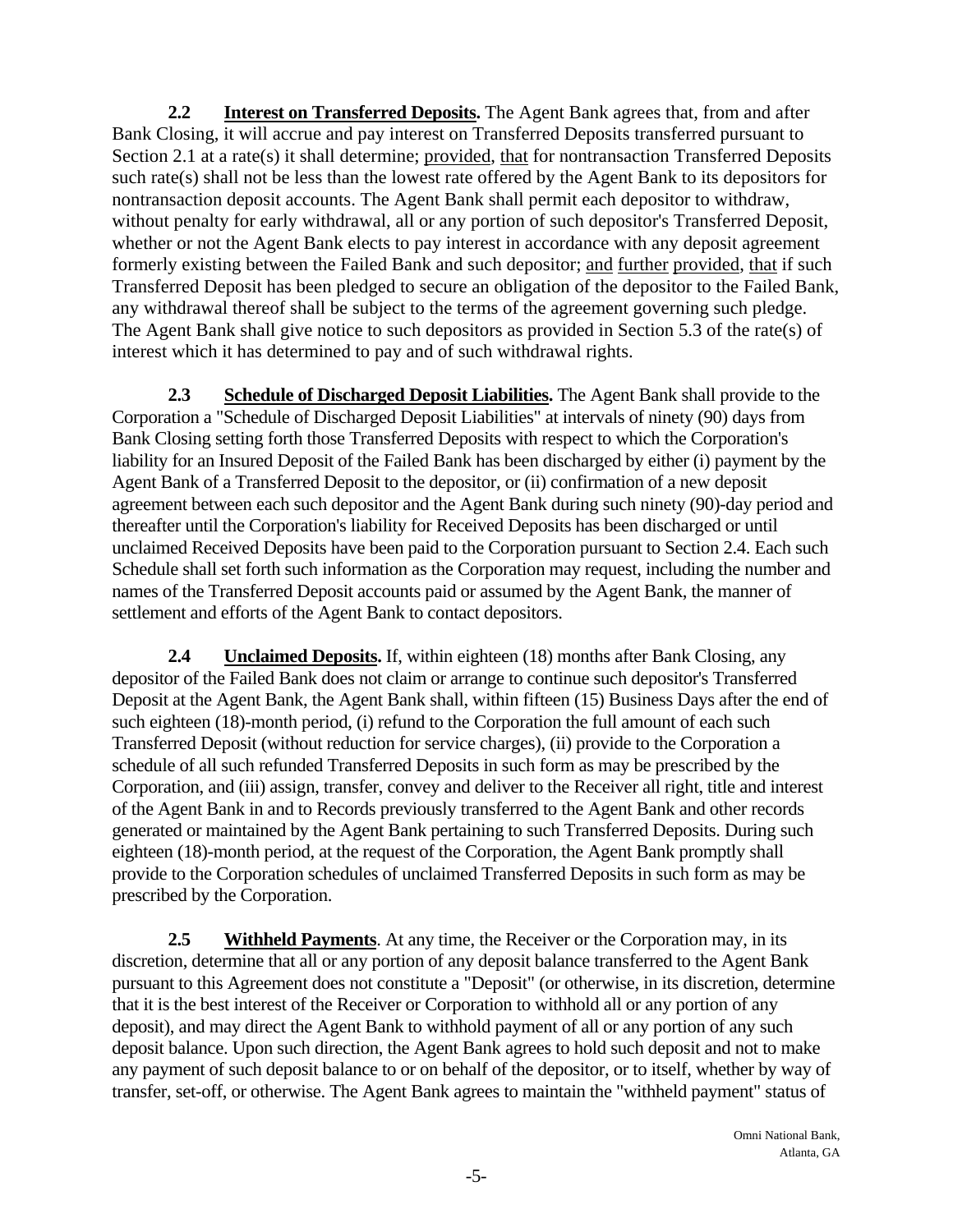any such deposit balance until directed in writing by the Receiver or the Corporation as to its disposition. At the direction of the Receiver or the Corporation, the Agent Bank shall return all or any portion of such deposit balance to the Receiver or the Corporation, as appropriate, and thereupon the Agent Bank shall be discharged from any further liability to such depositor with respect to such returned deposit balance. If such deposit balance has been paid to the depositor prior to a demand for return by the Corporation or the Receiver, and payment of such deposit balance had not been previously withheld pursuant to this Section, the Agent Bank shall not be obligated to return such deposit balance to the Receiver or the Corporation. The Agent Bank shall be obligated to reimburse the Corporation or the Receiver, as the case may be, for the amount of any deposit balance or portion thereof paid by the Agent Bank in contravention of any previous direction to withhold payment of such deposit balance or return such deposit balance, the payment of which was withheld pursuant to this Section.

**2.6** Payment of Deposits. In the event any depositor does not accept the obligation of the Agent Bank to pay any Transferred Deposit transferred to the Agent Bank pursuant to this Agreement and asserts a claim against the Receiver for all or any portion of any such Deposit liability, the Agent Bank agrees on demand to provide to the Receiver funds sufficient to pay such claim in an amount not in excess of the Deposit liability reflected on the books of the Agent Bank at the time such claim is made. Upon payment by the Agent Bank to the Receiver of such amount, the Agent Bank shall be discharged from any further obligation under this Agreement to pay to any such depositor the amount of such Transferred Deposit paid to the Receiver.

### **ARTICLE III PURCHASE OF ASSETS**

 **3.1 Assets Purchased by Agent Bank**. The Agent Bank hereby purchases from the Receiver, and the Receiver hereby sells, assigns, transfers, conveys, and delivers to the Agent Bank, all right, title, and interest of the Receiver in and to all of the following (the "Assets"):

(a) cash and receivables from depository institutions (including Federal Reserve Banks and Federal Home Loan Banks), including cash items in the process of collection, plus any accrued interest thereon computed to and including Bank Closing;

- (b) loans secured, in whole or in part, by Received Deposits or deposits at other depository institutions, if any;
- (c) Safe Deposit Box business (but not the Safe Deposit Boxes themselves) and safekeeping business, if any, subject to Section 4.2 or 4.3, respectively; and
- (d) overdrafts of customers as of Bank Closing (including but not limited to overdrafts made pursuant to an overdraft protection plan or similar extensions of credit in connection with a deposit account).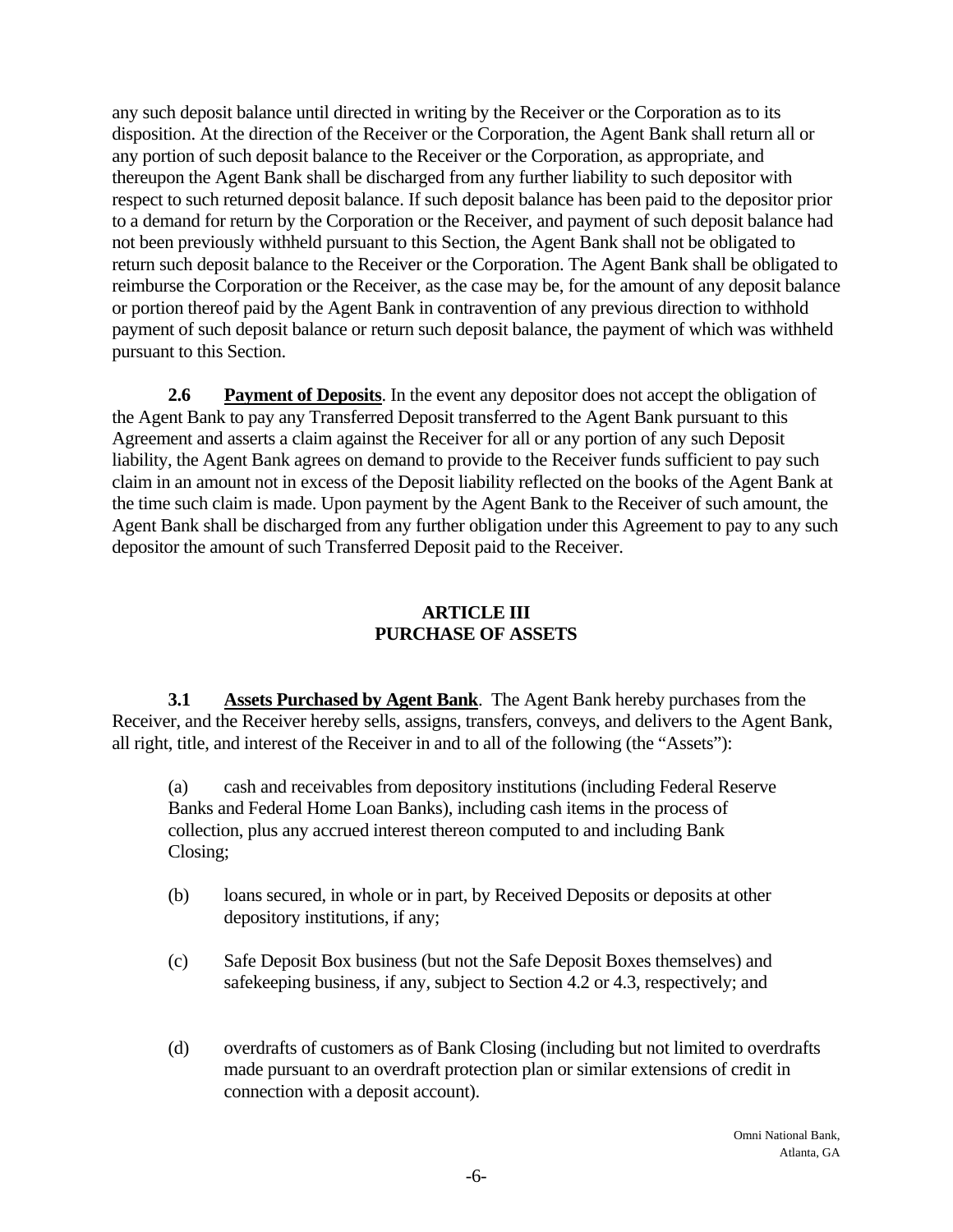**3.2 Asset Purchase Price**. All Assets purchased by the Agent Bank shall be purchased at book value.

**3.3 Manner of Conveyance; Limited Warranty; Nonrecourse; Etc.** THE CONVEYANCE OF ALL ASSETS, INCLUDING REAL AND PERSONAL PROPERTY INTERESTS, PURCHASED BY THE AGENT BANK UNDER THIS AGREEMENT SHALL BE MADE, AS NECESSARY, BY RECEIVER'S DEED OR RECEIVER'S BILL OF SALE, "AS IS", "WHERE IS", WITHOUT RECOURSE AND, EXCEPT AS OTHERWISE SPECIFICALLY PROVIDED IN THIS AGREEMENT, WITHOUT ANY WARRANTIES WHATSOEVER WITH RESPECT TO SUCH ASSETS, EXPRESS OR IMPLIED, WITH RESPECT TO TITLE, ENFORCEABILITY, COLLECTIBILITY, DOCUMENTATION OR FREEDOM FROM LIENS OR ENCUMBRANCES (IN WHOLE OR IN PART), OR ANY OTHER MATTERS.

# **3.4 Puts of Assets to the Receiver**.

(a) **Puts Within 30 Days After the Bank Closing Date**. During the thirty (30)-day period following the Bank Closing Date and only during such period (which thirty (30)-day period may be extended in writing in the sole absolute discretion of the Receiver for any loan), in accordance with this Section 3.4, the Agent Bank shall be entitled to require the Receiver to purchase any loan transferred to the Agent Bank pursuant to Section 3.1(b) which is not fully secured by Received Deposits or deposits at other insured depository institutions due to either insufficient Received Deposit or deposit collateral or deficient documentation regarding such collateral or was made to a borrower who is domicile in a state in which the Agent Bank does not have a retail branch; provided with regard to any loan secured by an Received Deposit, no such purchase may be required until any Deposit setoff determination, whether voluntary or involuntary, has been made; and at the end of the thirty (30)-day period following the Bank Closing Date and at that time only, in accordance with this Section 3.4, the Agent Bank shall be entitled to require the Receiver to purchase any remaining overdraft transferred to the Agent Bank pursuant to 3.1(e) which was not made pursuant to an overdraft protection plan or similar extension of credit.

Notwithstanding the foregoing, the Agent Bank shall not have the right to require the Receiver to purchase any loan if the Agent Bank has:

(A) made any advance respect to such loan;

(B) created or permitted to be created any lien on such loan which secures indebtedness for money borrowed or which constitutes a conditional sales agreement, capital lease or other title retention agreement;

(C) entered into, agreed to make, grant or permit, or made, granted or permitted any modification or amendment to, any waiver or extension with respect to, or any renewal, refinancing or refunding of, such loan or related collateral, including, without limitation, any act or omission which diminished such collateral; or

(D) sold, assigned or transferred all or a portion of such loan to a third party (whether with or without recourse).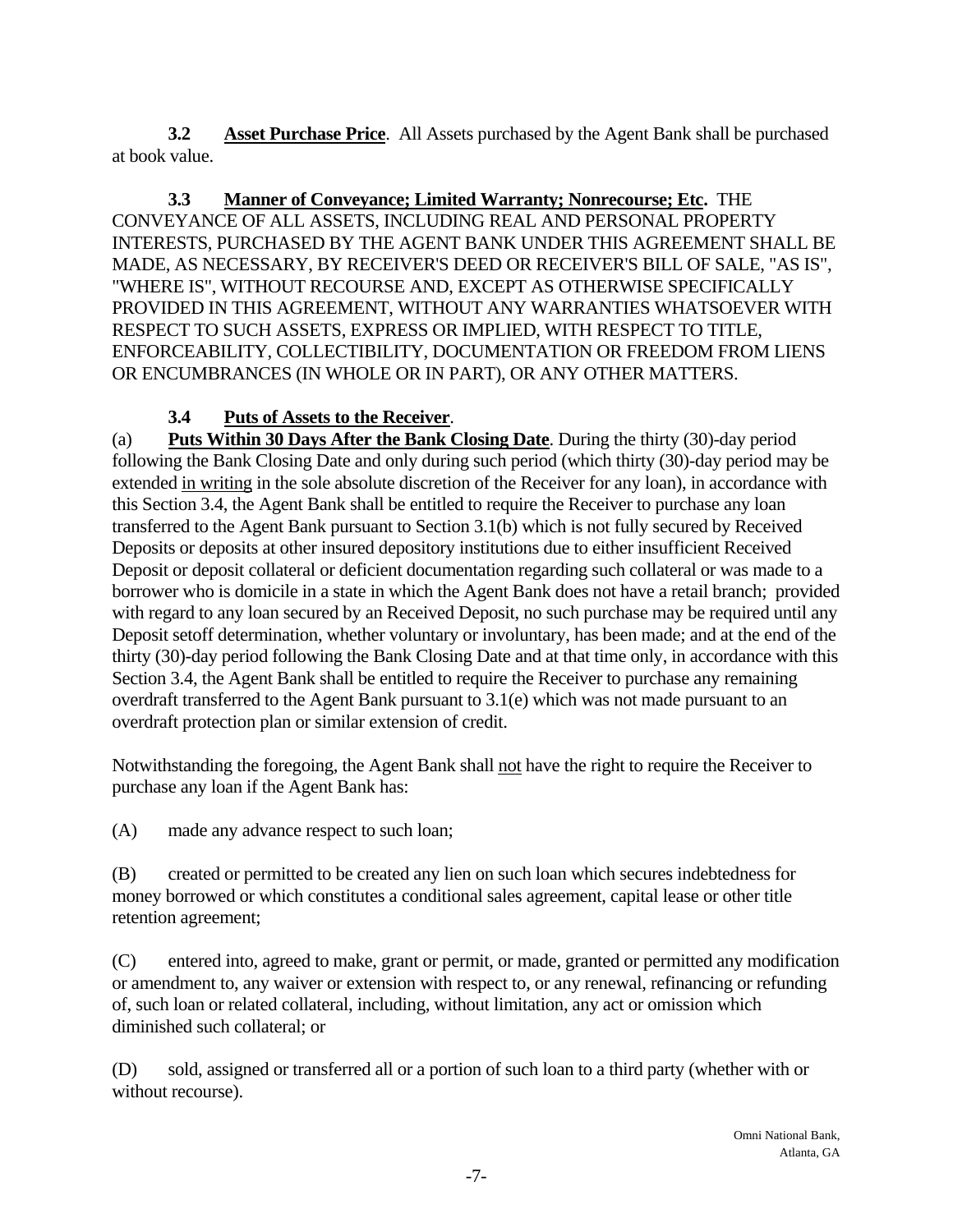The Agent Bank shall transfer all such loans to the Receiver without recourse, and shall indemnify the Receiver against any and all claims of any person claiming by, through or under the Agent Bank with respect to any such loan.

(b) **Puts Prior to the Settlement Date.** During the period from the Bank Closing Date to and including the Business Day immediately preceding the Settlement Date, the Agent Bank shall be entitled to require the Receiver to purchase any Asset which the Agent Bank can establish is evidenced by forged or stolen instruments as of the Bank Closing Date; provided, that, the Agent Bank shall not have the right to require the Receiver to purchase any such Asset with respect to which the Agent Bank has taken any action referred to in Section 3.4(a) with respect to such Asset. The Agent Bank shall transfer all such Assets to the Receiver without recourse, and shall indemnify the Receiver against any and all claims of any Person claiming by, through or under the Agent Bank with respect to any such Asset.

(c) **Notices to the Receiver**. In the event that the Agent Bank elects to require the Receiver to purchase one or more Assets, the Agent Bank shall deliver to the Receiver a notice (a "Put Notice") which shall include:

(i) a list of all Assets that the Agent Bank requires the Receiver to purchase; and

(ii) a statement of the estimated repurchase price, as determined in accordance with Section 3.4(e), of each Asset identified pursuant to (i) above as of the applicable Put Date.

Such notice shall be in the form prescribed by the Receiver or such other form to which the Receiver shall consent. The Agent Bank shall deliver to the Receiver such documents, loan files and such additional information relating to the subject matter of the Put Notice as the Receiver may request and shall provide to the Receiver full access to all other relevant books and records.

(d) **Purchase by Receiver**. The Receiver shall purchase loans that are specified in the Put Notice, and the transfer of such loans shall be effective as of a date determined by the Receiver, which date shall not be later than thirty (30) days after receipt by the Receiver of the loan files with respect to such loans (the "Put Date").

(e) **Purchase Price and Payment Date**. Each loan purchased by the Receiver pursuant to this Section 3.4 shall be purchased at a price equal to the price paid by the Agent Bank for such loan, adjusted for any payments received after Bank Closing. The Receiver shall pay the purchase price determined pursuant to this Section 3.4(e) not later than the twentieth (20th) Business Day following the applicable Put Date, together with interest on such amount at the Settlement Interest Rate for the period from and including such Put Date to and including the day preceding the date upon which payment is made.

(f) **Servicing.** The Agent Bank shall administer and manage any Asset subject to purchase by the Receiver in accordance with usual and prudent banking standards and business practices until such time as such Asset is purchased by the Receiver.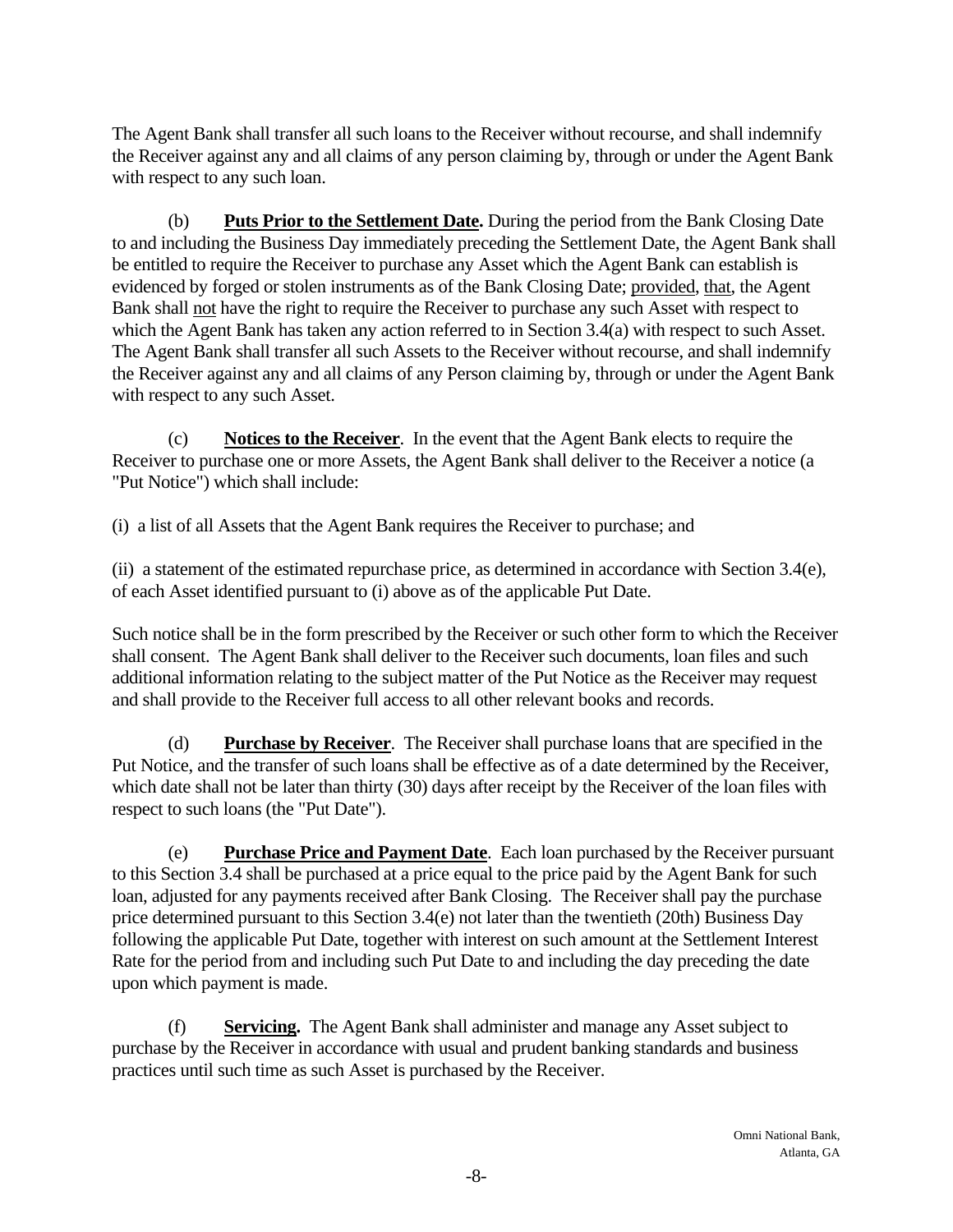(g) **Reversals**. In the event that the Receiver purchases an Asset that it is not required to purchase pursuant to this Section 3.4, the Agent Bank shall repurchase such Asset from the Receiver at a price computed so as to achieve the same economic result as would apply if the Receiver had never purchased such Asset pursuant to this Section 3.4.

#### **ARTICLE IV ASSUMPTION OF CERTAIN DUTIES AND OBLIGATIONS**

The Agent Bank agrees with the Receiver and the Corporation as follows:

**4.1 Continuation of Banking Business**. The Agent Bank agrees to provide such banking services as it chooses in the trade area of the Failed Bank for a period of thirty (30) days commencing on the first business day after Bank Closing.

**4.2** Agreement with Respect to Safe Deposit Business. For a period of thirty (30) days commencing on Bank Closing, the Agent Bank agrees to discharge, in the usual course of conducting a banking business, the duties and obligations of the Failed Bank with respect to all Safe Deposit Boxes, if any, of the Failed Bank and to maintain all of the necessary facilities for the use of such boxes by the renters thereof, subject to the provisions of the rental agreements between the Failed Bank and the respective renters of such boxes; provided, that the Agent Bank may relocate the Safe Deposit Boxes of the Failed Bank to any office of the Agent Bank located in the trade area of the Failed Bank. At the end of such thirty (30) period, the Agent Bank shall treat any unclaimed safe deposit box in accordance with its normal and customary procedures.

 respect to such securities and items held in safekeeping. At the end of such thirty (30) period, the **4.3 Agreement with Respect to Safekeeping Business**. The Agent Bank accepts all securities and other items, if any, held by the Failed Bank in safekeeping for its customers as of the Bank Closing Date. For a period of thirty (30) days following Bank Closing, the Agent Bank assumes and agrees to honor and discharge, the duties and obligations of the Failed Bank with Agent Bank shall treat any unclaimed safekeeping items in accordance with its normal and customary procedures.

## **4.4 Agreement with Respect to Certain Existing Agreements**.

(a) Subject to the provisions of Section 4.4(b), with respect to agreements existing as of the Bank Closing Date which provide for the rendering of services by or to the Failed Bank, within thirty (30) days after the Bank Closing Date, the Agent Bank shall give the Receiver written notice specifying whether it elects to assume or not to assume each such agreement. If no such notice is given, the Agent Bank shall be deemed to have not elected to assume such agreement. The Receiver agrees to assign, transfer, convey, and deliver to the Agent Bank all right, title and interest of the Receiver, if any, in and to agreements the Agent Bank assumes hereunder.

(b) The provisions of Section 4.4(a) shall not apply to (i) agreements pursuant to which the Failed Bank provides mortgage servicing for others or mortgage servicing is provided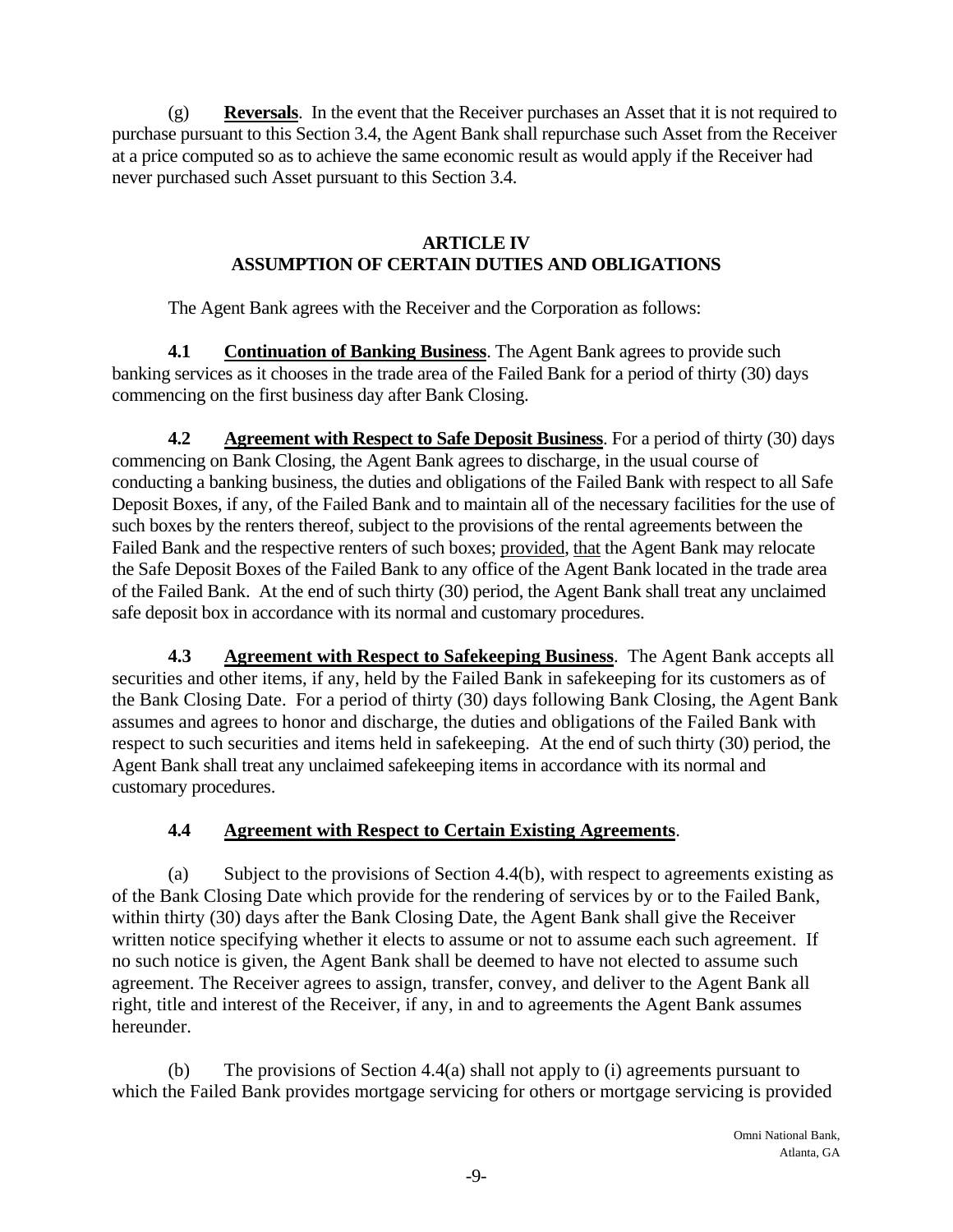to the Failed Bank by others, and (ii) consulting, management or employment agreements, if any, between the Failed Bank and its employees or other Persons. Except as otherwise expressly set forth elsewhere in this Agreement, the Agent Bank does not assume any liabilities or acquire any rights under any of the agreements described in this Section 4.4(b).

# **4.5 Omitted**.

**4.6 Office Space for Receiver and Corporation**. For the period commencing on the day following Bank Closing and ending on the date the Agent Bank vacates the Bank Premises, the Agent Bank agrees to provide to the Receiver and the Corporation, without charge, adequate and suitable office space (including parking facilities and vault space), furniture, equipment (including photocopying and telecopying machines) and utilities (including local telephone service) at the Bank Premises occupied by the Agent Bank for their use in the discharge of their respective functions with respect to the Failed Bank.

**4.7 Agreement with Respect to Expenses.** Notwithstanding anything to the contrary in this Agreement, for the period of one hundred twenty (120) days commencing the day after Bank Closing, the Corporation or the Receiver agrees to pay all expenses, up to a maximum reimbursement of \$1,000,000, incurred by the Agent Bank in the performance of its duties and obligations under this Agreement for during the period of one hundred twenty (120) days commencing the day after Bank Closing, including, but not limited to, costs associated with obtaining regulatory approval, data processing costs, travel, compensation and all other expenses of personnel of the Agent Bank, postage, overnight delivery, drilling of safe deposit boxes, waived wire transfer fees, legal fees, and interest paid on Transferred Deposits in excess of market rates prior to the time new rates can be set on the data processing system of the Failed Bank by the Agent Bank. Agent Bank shall submit such expenses in accordance with the procedures set forth in Article VII. Any extraordinary expenses incurred by the Agent Bank shall be considered on a case by case basis.

## **4.8 Omitted.**

4.9 **Continuing Cooperation.** The parties hereto agree that they will, in good faith and with their best efforts, cooperate with each other to carry out the transactions contemplated by this Agreement and to effect the purposes hereof.

### **ARTICLE V DUTIES WITH RESPECT TO DEPOSITORS OF THE FAILED BANK**

 **5.1 Payment of Checks, Drafts and Orders.** Subject to Section 2.5, the Agent Bank agrees to pay all properly drawn checks, drafts and withdrawal orders of depositors of the Failed Bank presented for payment, whether drawn on the check or draft forms provided by the Failed Bank or by the Agent Bank, to the extent that the Transferred Deposit balances to the credit of the respective makers or drawers transferred to the Agent Bank under this Agreement are sufficient to permit the payment thereof, and in all other respects to discharge, in the usual course of conducting a banking business, the duties and obligations of the Failed Bank with respect to the Transferred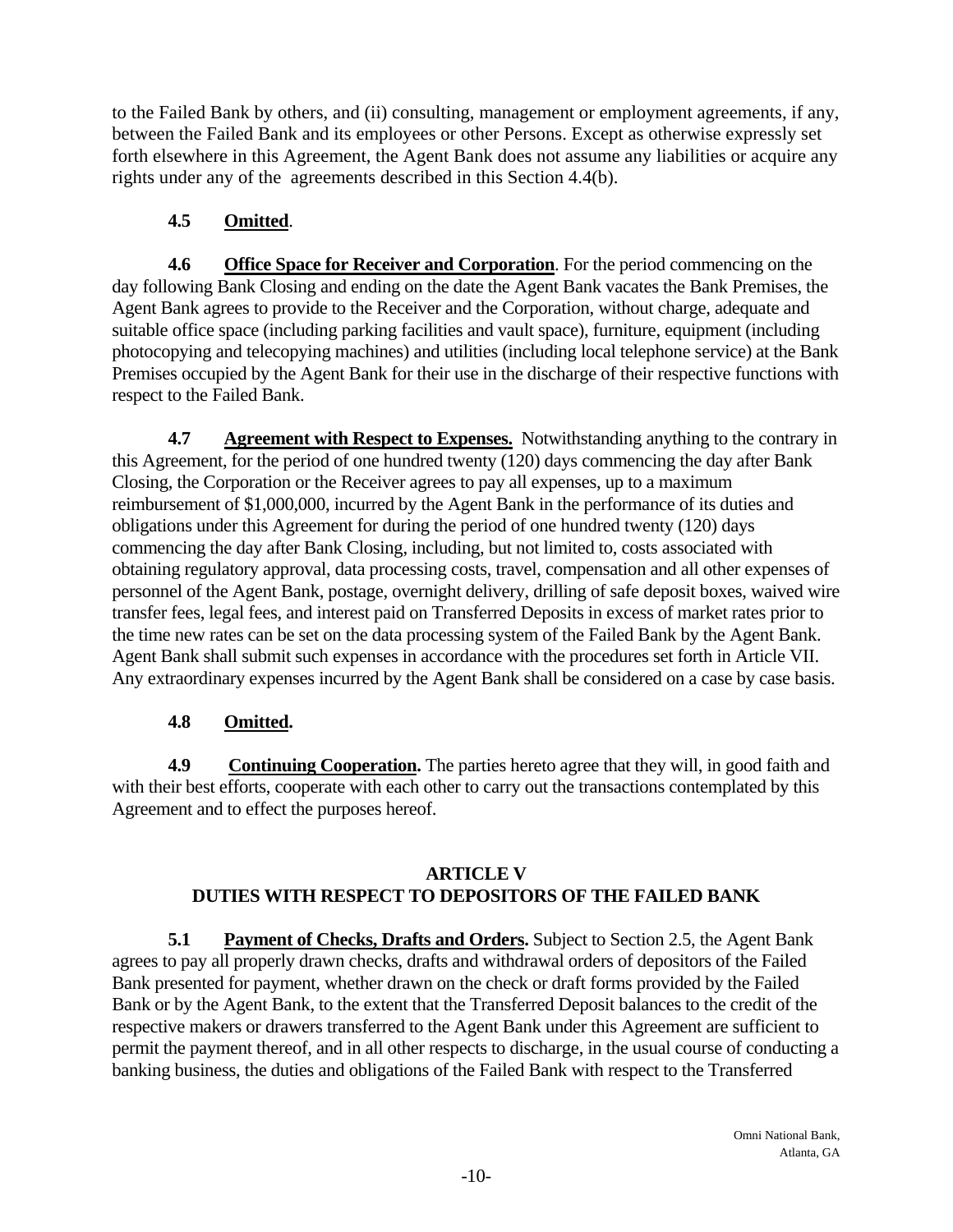Deposit balances due and owing to the depositors of the Failed Bank transferred to the Agent Bank under this Agreement.

**5.2** Certain Agreements Related to Deposits. Subject to Section 2.2, the Agent Bank agrees to honor the terms and conditions of any written escrow or mortgage servicing agreement or other similar agreement relating to the Transferred Deposits transferred to the Agent Bank pursuant to this Agreement.

# **5.3 Notice to Depositors.**

(a) Within seven (7) days after Bank Closing, the Agent Bank shall give (i) notice to depositors of the Failed Bank of the transfer to it of the Transferred Deposits, and (ii) any notice required under Section 2.2, by mailing to each such depositor a notice with respect to such transfer and by advertising in a newspaper of general circulation in the county or counties in which the Failed Bank was located. The Agent Bank agrees that it will obtain prior approval of all such notices and advertisements from counsel for the Receiver and that such notices and advertisements shall not be mailed or published until such approval is received.

(b) The Agent Bank shall give notice by mail to depositors of the Failed Bank concerning the procedures to claim their deposits, which notice shall be provided to the Agent Bank by the Receiver or the Corporation. Such notice shall be included with the notice to depositors to be mailed by the Agent Bank pursuant to Section 5.3(a). Notices required by Sections 5.3(a) and (b) shall be mailed by the Agent Bank not later than seven (7) days after Bank Closing.

(c) If the Agent Bank proposes to charge fees different from those charged by the Failed Bank before it establishes new deposit account relationships with the depositors of the Failed Bank, the Agent Bank shall give notice by mail of such changed fees to such depositors.

## **5.4 Deposits not Claimed within 30 Days.**

(a) For Transferred Deposit accounts which were not paid out or converted to a new account within thirty (30) days of Bank Closing, the Agent Bank shall either (i) mail a check to each such depositor to the last known address as reflected on the books and records of the Failed Bank; (ii) hold such Transferred Deposit until such time as the Agent Bank must comply with Section 2.4 of this Agreement; or (iii) establish an account with the Agent Bank, to the extent the Agent Bank may legally do so in compliance with all state and federal laws and regulations, on behalf of such depositor and transfer the unclaimed Transferred Deposit into such account. In connection with this Section 5.4(a)(iii), the Agent Bank may rely on the accuracy of the records of the Failed Bank in establishing the accounts and to the extent such records are not accurate, the indemnification provisions of Article X shall apply.

(b) The Agent Bank shall not be responsible for performing any Form 1099 or other income tax informational reporting, or maintaining account records or histories (such as check images, statement images or records of debits or credits) or providing any such account information to depositors, with respect to the Transferred Deposit accounts that were originated by the Failed Bank. The Agent Bank shall perform such obligations only with respect to those deposit accounts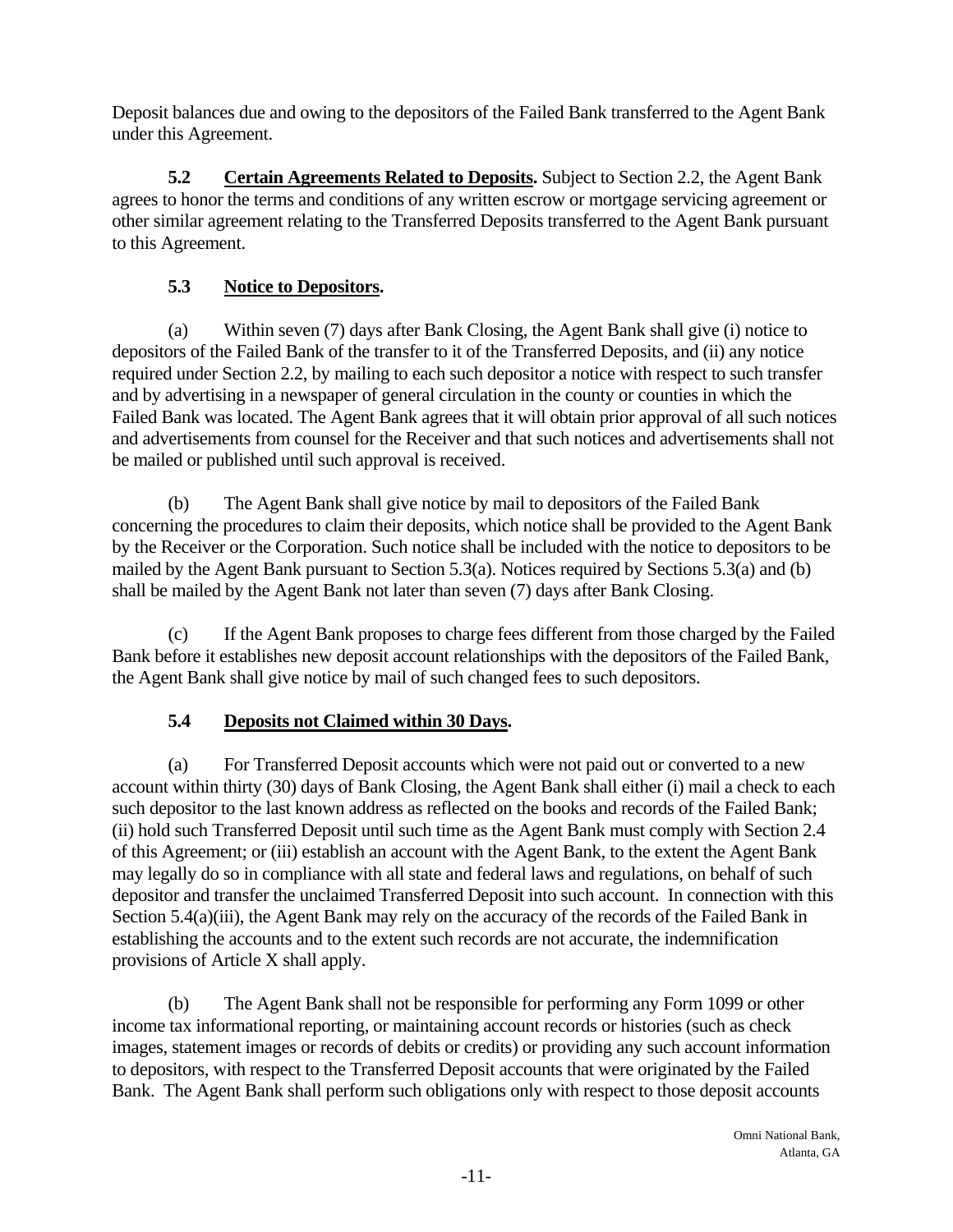established with the Agent Bank pursuant to Section 5.4(a) above and only on and after the time such deposit accounts are established.

(c) If any amount deposited and credited to a Transferred Deposit Account and paid out to a depositor by the Agent Bank under Section 5.4(a) is later returned, rejected or otherwise not paid to the Agent Bank, the Receiver shall reimburse the Agent Bank for such unpaid amount within ten (10) business days after the Agent Bank provides the Receiver notice thereof together with reasonable documentation of the unpaid amount.

### **ARTICLE VI INITIAL PAYMENT**

On the Payment Date, the Corporation will pay to the Agent Bank an amount equal to the Transferred Deposits less Assets purchased, together with interest on such amount (if the Payment Date is not the day following the day of Bank Closing) from and including the day following Bank Closing to and including the day preceding the Payment Date at the rate per annum provided in Section 7.4.

### **ARTICLE VII ADJUSTMENTS**

**7.1** New Schedule. It is understood that the descriptions of the Transferred Deposits may not be accurately reflected on one or more schedules provided to the Agent Bank as of Bank Closing. The Receiver, as soon as practicable after Bank Closing, in accordance with the best information then available, shall provide to the Agent Bank an updated schedule reflecting any adjustments of such Transferred Deposits as may be necessary, taking into account differences in accounts, suspense items, unposted debits and credits, and similar adjustments or corrections.

# **7.2 Correction of Errors and Omissions; Expenses**.

(a) In the event any bookkeeping omissions or errors are discovered in preparing any schedules or in completing the transfers contemplated hereby, the parties hereto agree to correct such errors and omissions.

(b) If the Receiver, the Corporation or the Agent Bank discovers at any time subsequent to the Settlement Date that any errors or omissions exist of the type contemplated in Section 7.2(a), or any error with respect to the payment made on Settlement Date, the Receiver, the Corporation and the Agent Bank agree to promptly correct any such errors or omissions, make any payments, and effect any transfers as may be necessary to reflect such correction; provided, that interest shall not be paid with respect to any such payments.

(c) The Agent Bank shall submit its claim for reimbursement of all expenses to which the Agent Bank is entitled to pursuant to Section 4.7, with appropriate supporting documentation, in accordance with the provisions of this Article VII.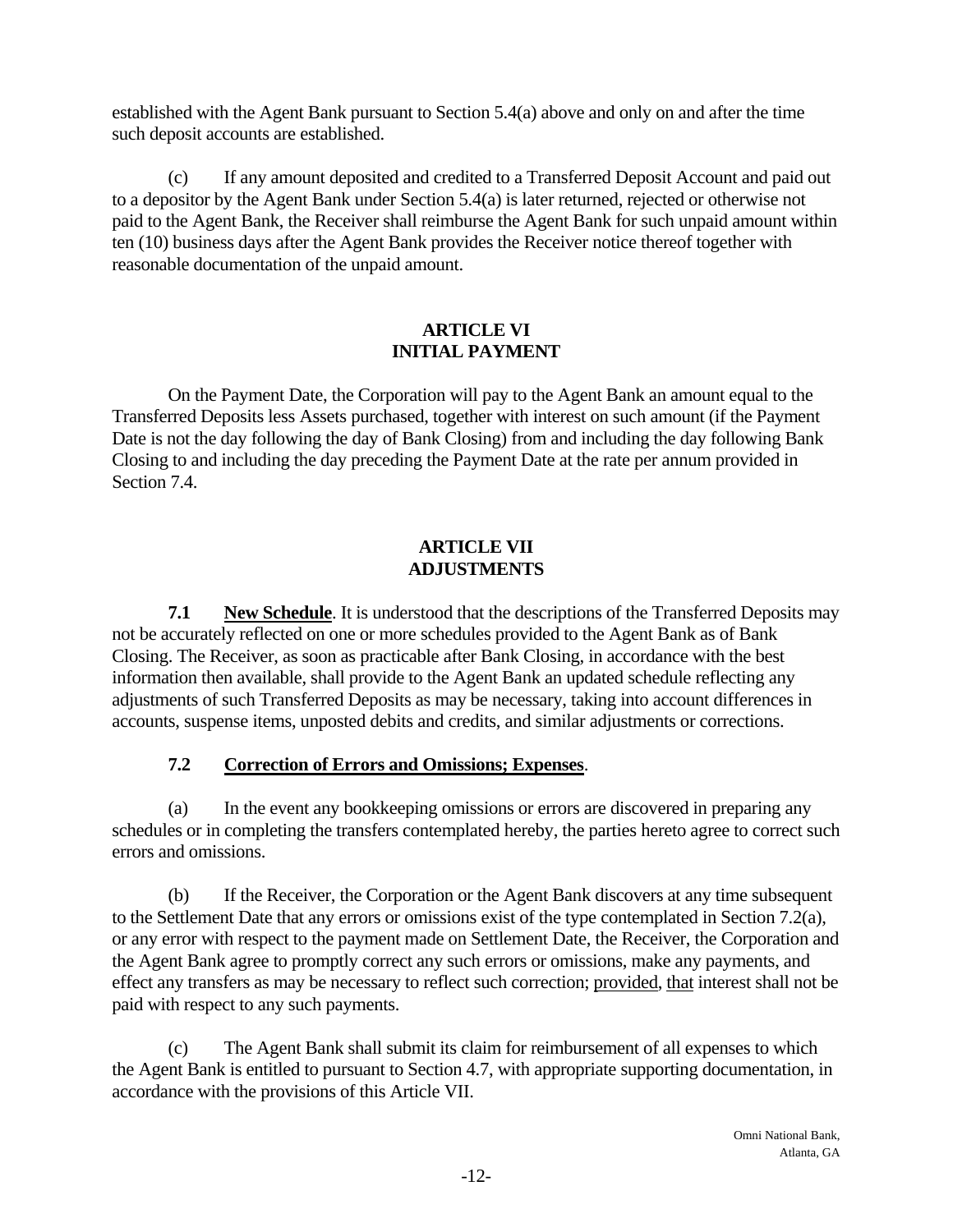**7.3** Payments. The Receiver agrees to cause to be paid to the Agent Bank, or the Agent Bank agrees to pay to the Corporation, as the case may be, on the Settlement Date, a payment in an amount which reflects net adjustments made on or before the Settlement Date pursuant to Section 7.1 or Section 7.2, plus interest as provided in Section 7.4. The Receiver and the Agent Bank agree to effect on the Settlement Date any additional transfers as may be necessary in accordance with Section 7.1 or Section 7.2.

 **7.4 Interest**. Any amounts paid under Section 7.3 shall bear interest for the period from and including the day following Bank Closing to and including the day preceding the payment. The interest rate per annum for the first calendar quarter or portion thereof during which interest accrues shall be the rate determined by the Receiver to be equal to the equivalent coupon issue yield on six (6)-month United States Treasury Bills in effect as of the Bank Closing Date as published in The Wall Street Journal; provided, that if no such equivalent coupon issue yield is available as of the Bank Closing Date, the equivalent coupon issue yield for such Treasury Bills most recently published in The Wall Street Journal prior to the Bank Closing Date shall be used. Thereafter, the rate shall be adjusted to the rate determined by the Receiver to be equal to the equivalent coupon issue yield on such Treasury Bills in effect as of the first day of each succeeding calendar quarter during which interest accrues as published in The Wall Street Journal.

### **ARTICLE VIII CONDITION PRECEDENT**

The obligations of the parties to this Agreement are subject to the Receiver and the Corporation having received at or before Bank Closing evidence reasonably satisfactory to each of any necessary approval, waiver, or other action by any governmental authority, the board of directors of the Agent Bank, or other third party, with respect to this Agreement and the transactions contemplated hereby, the closing of the Failed Bank and the appointment of the Receiver, the chartering of the Agent Bank, and any agreements, documents, matters or proceedings contemplated hereby or thereby.

### **ARTICLE IX REPRESENTATIONS AND WARRANTIES OF THE AGENT BANK**

 The Agent Bank represents and warrants to the Corporation and the Receiver as follows:

 (a) **Corporate Existence and Authority**. The Agent Bank (i) is duly organized, validly existing and in good standing under the laws of its Chartering Authority and has full power and authority to own and operate its properties and to conduct its business as now conducted by it, and (ii) has full power and authority to execute and deliver this Agreement and to perform its obligations hereunder. The Agent Bank has taken all necessary corporate action to authorize the execution, delivery and performance of this Agreement and the performance of the transactions contemplated hereby.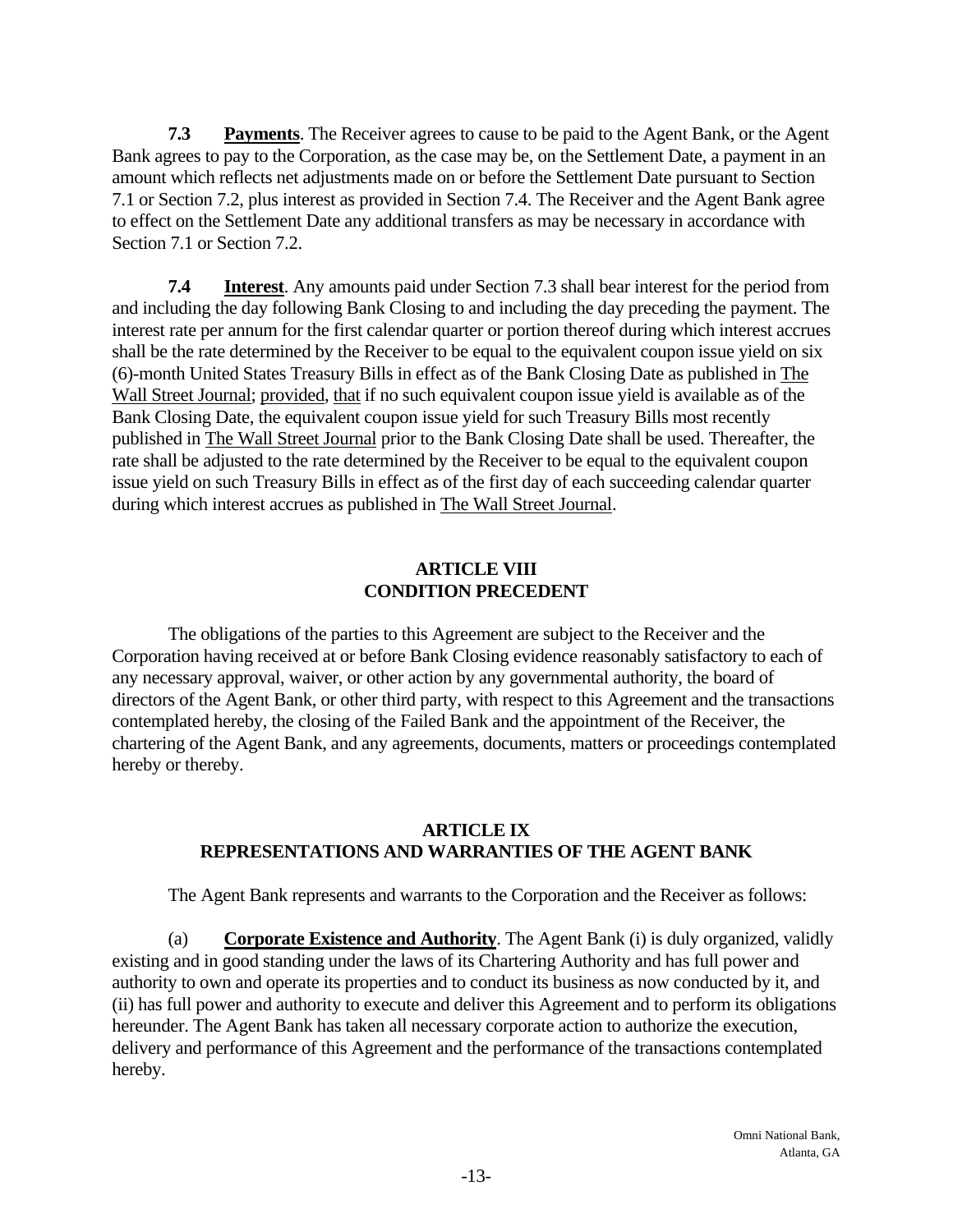(b) **Third Party Consents**. No governmental authority or other third party consents (including but not limited to approvals, licenses, registrations or declarations) are required in connection with the execution, delivery or performance by the Agent Bank of this Agreement, other than such consents as have been duly obtained and are in full force and effect.

(c) **Execution and Enforceability**. This Agreement has been duly executed and delivered by the Agent Bank and when this Agreement has been duly authorized, executed and delivered by the Corporation and the Receiver, this Agreement will constitute the legal, valid and binding obligation of the Agent Bank, enforceable in accordance with its terms.

### (d) **Compliance with Law**.

 (i) The Agent Bank is not in violation of any statute, regulation, order, decision, judgment or decree of, or any restriction imposed by, the United States of America, any State, municipality or other political subdivision or any agency of any of the foregoing, or any court or other tribunal having jurisdiction over the Agent Bank, or any foreign government or agency thereof having such jurisdiction, with respect to the conduct of the business of the Agent Bank, or the ownership of the properties of the Agent Bank, which, either individually or in the aggregate with all other such violations, would materially and adversely affect the business, operations or condition (financial or otherwise) of the Agent Bank or the ability of the Agent Bank to perform, satisfy or observe any obligation or condition under this Agreement.

(ii) Neither the execution and delivery nor the performance by the Agent Bank of this Agreement will result in any violation by the Agent Bank of, or be in conflict with, any provision of any applicable law or regulation, or any order, writ or decree of any court or governmental authority.

### **ARTICLE X INDEMNIFICATION**

**10.1 Indemnification of Indemnitees**. From and after Bank Closing and subject to the limitations set forth in this Section and Section 10.5 and compliance by the Indemnitees with Section 10.2, the Receiver agrees to indemnify and hold harmless the Indemnitees against any and all costs, losses, liabilities, expenses (including attorneys' fees incurred prior to the assumption of defense by the Receiver pursuant to paragraph (d) of Section 10.2), judgments, fines and amounts paid in settlement actually and reasonably incurred in connection with claims against any Indemnitee based on liabilities of the Failed Bank that are not assumed by the Agent Bank pursuant to this Agreement or subsequent to the execution hereof by the Agent Bank, which unassumed liabilities remain with the Receiver. Such claims for which indemnification is provided hereunder include those claims set forth in (a) of this Section 10.1, subject to certain exclusions as provided in (b) of this Section 10.1: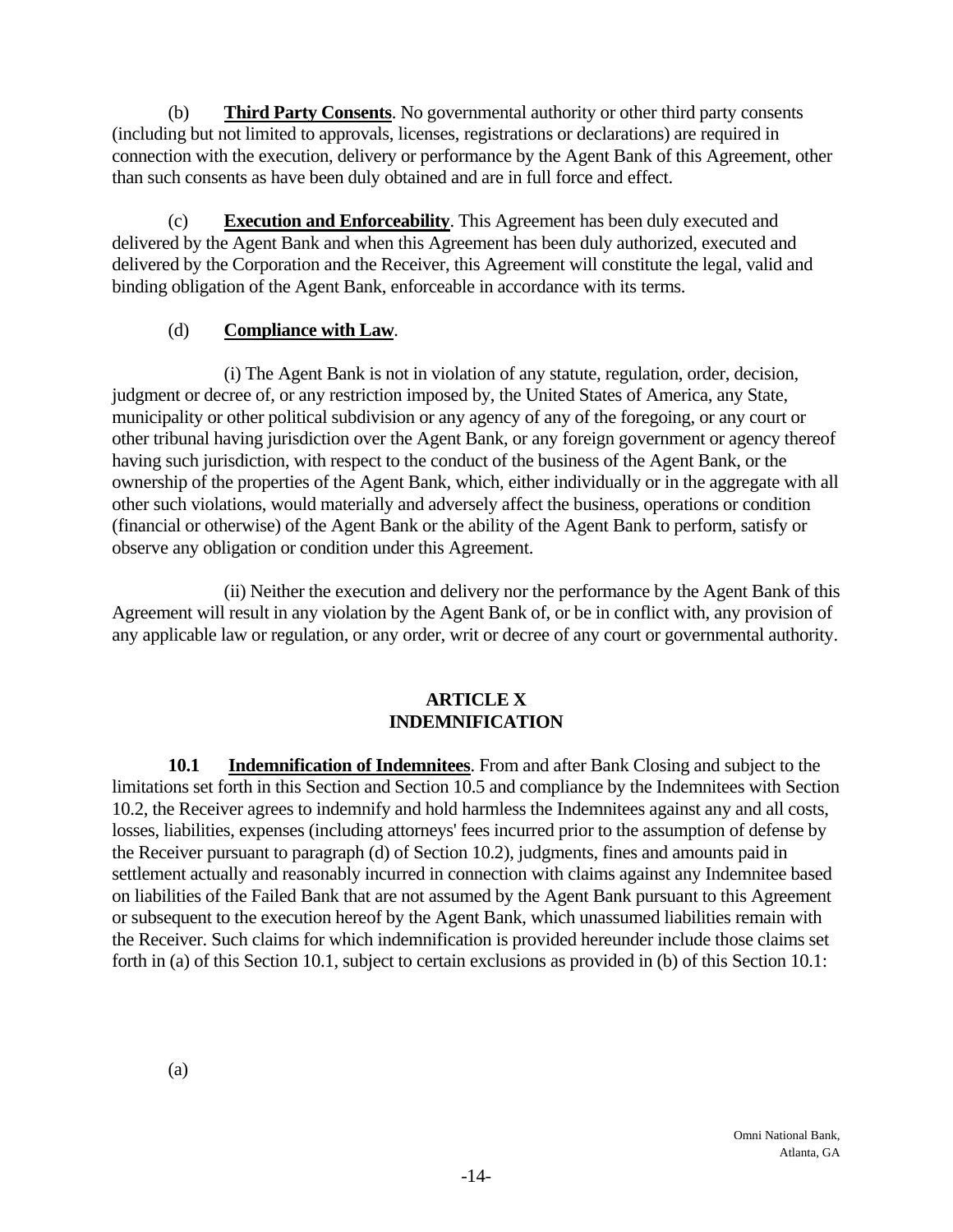(1) claims based on the rights of any shareholder or former shareholder as such of  $(x)$ the Failed Bank, or (y) any Subsidiary or Affiliate of the Failed Bank;

 (2) claimsbased on the rights of any creditor as such of the Failed Bank, or any creditor as such of any director, officer, employee or agent of the Failed Bank, with respect to any indebtedness or other obligation of the Failed Bank arising prior to Bank Closing;

 (3) claimsbased on the rights of any present or former director, officer, employee or agent as such of the Failed Bank or of any Subsidiary or Affiliate of the Failed Bank;

 (4) claimsbased on any action or inaction prior to Bank Closing of the Failed Bank, its directors, officers, employees or agents as such, or any Subsidiary or Affiliate of the Failed Bank, or the directors, officers, employees or agents as such of such Subsidiary or Affiliate;

 (5) claimsbased on any failure or alleged failure (not in violation of law) by the Agent Bank to continue to perform any service or activity previously performed by the Failed Bank which the Agent Bank is not required to perform in accordance with this Agreement;

(6) claims arising from any action or inaction of any Indemnitee which is taken upon the specific written direction of the Corporation or the Receiver, other than any action or inaction taken in a manner constituting bad faith, gross negligence or willful misconduct; and

 (7) claimsbased on the rights of any depositor of the Failed Bank whose deposit has been accorded "withheld payment" status and/or returned to the Receiver or the Corporation in accordance with Section 2.5 and/or has become an "unclaimed deposit" or has been returned to the Receiver or the Corporation in accordance with Section 2.4;

(b) provided, that, with respect to this Agreement, except for paragraphs (6) and (7) of this Section 10.1(a), no indemnification will be provided under this Agreement for any:

 (1) claimswith respect to any liability or obligation of the Failed Bank that is expressly assumed by the Agent Bank pursuant to this Agreement or subsequent to the execution hereof by the Agent Bank or any Subsidiary or Affiliate of the Agent Bank;

 (2) claimswith respect to any liability of the Failed Bank to any present or former employee as such of the Failed Bank or of any Subsidiary or Affiliate of the Failed Bank, which liability is expressly assumed by the Agent Bank pursuant to this Agreement or subsequent to the execution hereof by the Agent Bank or any Subsidiary or Affiliate of the Agent Bank;

 (3) claimsbased on the failure of any Indemnitee to seek recovery of damages from the Receiver for any claims based upon any action or inaction of the Failed Bank, its directors, officers, employees or agents as fiduciary, agent or custodian prior to Bank Closing;

 (4) claimsbased on any violation or alleged violation by any Indemnitee of the antitrust, branching, banking or bank holding company or securities laws of the United States of America or any State thereof;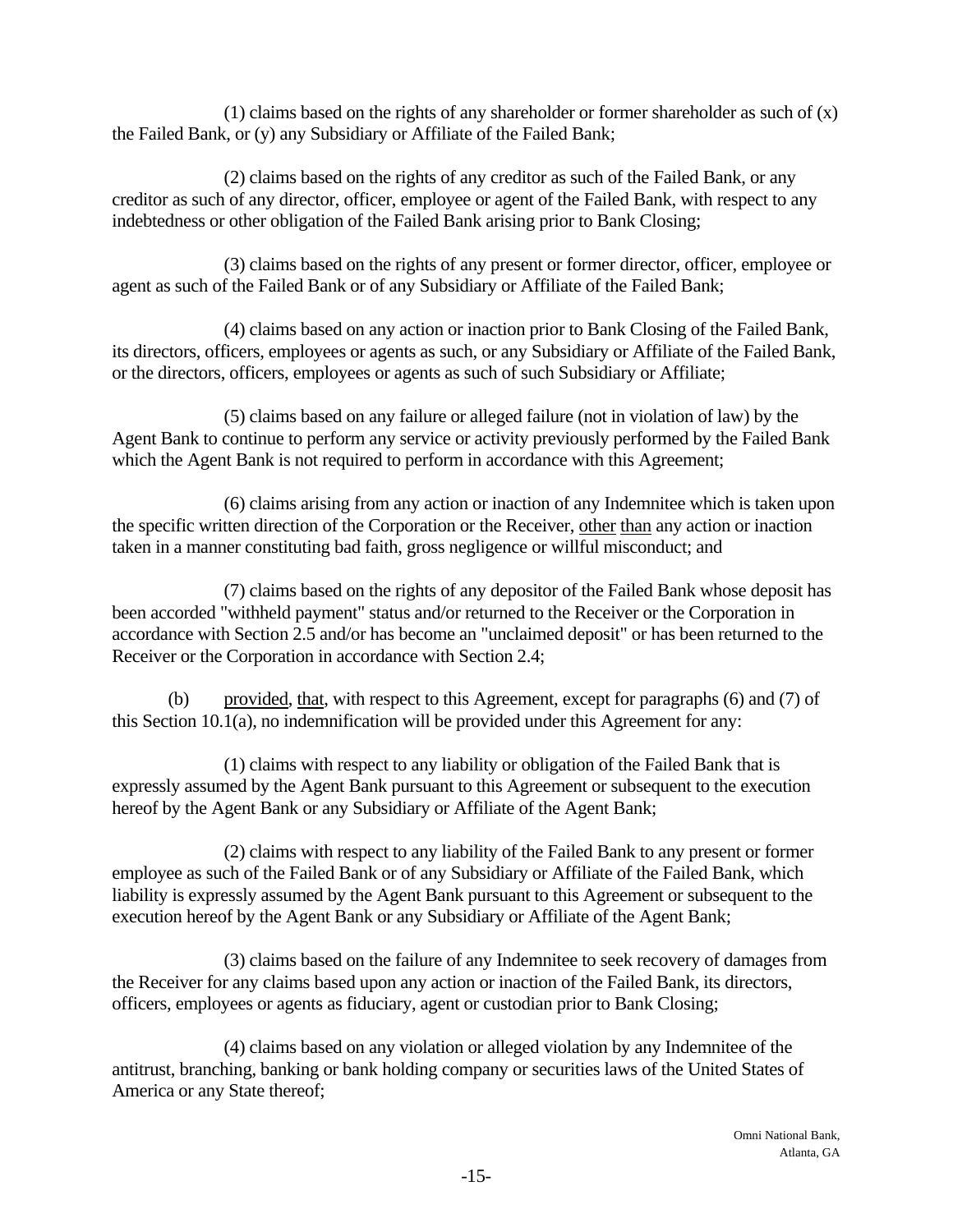(5) claimsbased on the rights of any present or former creditor, customer, or supplier as such of the Agent Bank or any Subsidiary or Affiliate of the Agent Bank;

 (6) claimsbased on the rights of any present or former shareholder as such of the Agent Bank or any Subsidiary or Affiliate of the Agent Bank regardless of whether any such present or former shareholder is also a present or former shareholder of the Failed Bank;

 (7) claimswhich could have been enforced against any Indemnitee had the Agent Bank not entered into this Agreement;

 (8) claimsbased on any liability for taxes or fees assessed with respect to the consummation of the transactions contemplated by this Agreement, including without limitation any subsequent transfer of any Transferred Deposit to any Subsidiary or Affiliate of the Agent Bank;

 $(9)$  except as expressly provided in this Article X, claims based on any action or inaction of any Indemnitee after Bank Closing, and nothing in this Agreement shall be construed to provide indemnification for (i) the Failed Bank, (ii) any Subsidiary or Affiliate of the Failed Bank, or (iii) any present or former director, officer, employee or agent of the Failed Bank or its Subsidiaries or Affiliates; provided, that the Corporation, in its discretion, may provide indemnification hereunder for any present or former director, officer, employee or agent of the Failed Bank or its Subsidiaries or Affiliates who is also or becomes a director, officer, employee or agent of the Agent Bank or its Subsidiaries or Affiliates;

(10) claims or actions which constitute a breach by the Agent Bank of the representations and warranties contained in Article X; and

(11) claims based on, related to or arising from any asset, including a loan, acquired or liability assumed by the Agent Bank, other than pursuant to this Agreement.

**10.2 Conditions Precedent to Indemnification**. It shall be a condition precedent to the obligation of the Receiver to indemnify any Person pursuant to this Article X that such Person shall, with respect to any claim made or threatened against such Person for which such Person is or may be entitled to indemnification hereunder:

(a) give written notice to the Regional Counsel (Litigation Branch) of the Corporation in the manner and at the address provided in Section 12.7 of such claim as soon as practicable after such claim is made or threatened;

(b) provide to the Receiver such information and cooperation with respect to such claim as the Receiver may reasonably require;

(c) cooperate and take all steps, as the Receiver may reasonably require, to preserve and protect any defense to such claim;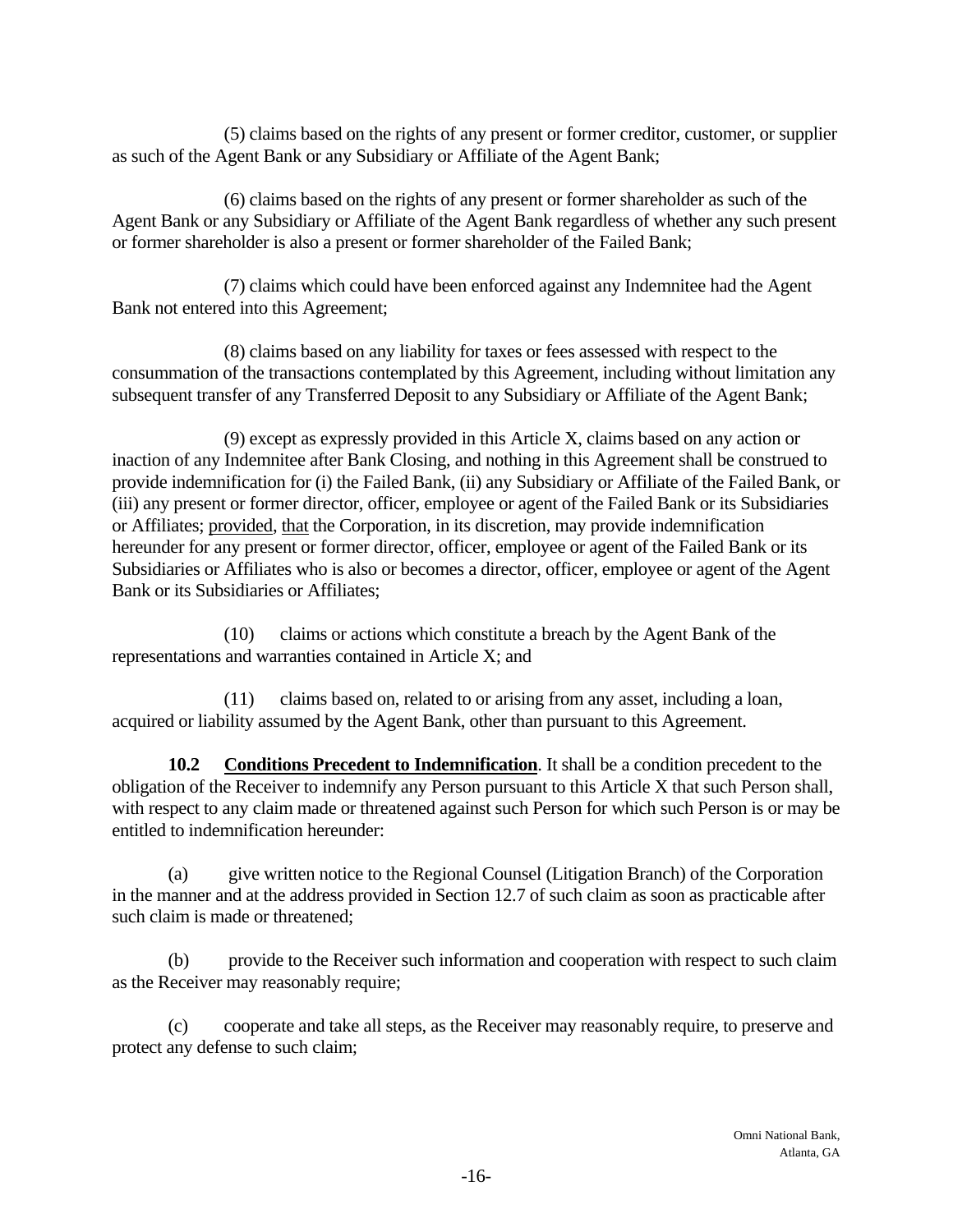(d) in the event suit is brought with respect to such claim, upon reasonable prior notice, afford to the Receiver the right, which the Receiver may exercise in its sole discretion, to conduct the investigation, control the defense and effect settlement of such claim, including without limitation the right to designate counsel and to control all negotiations, litigation, arbitration, settlements, compromises and appeals of any such claim, all of which shall be at the expense of the Receiver; provided, that the Receiver shall have notified the Person claiming indemnification in writing that such claim is a claim with respect to which the Person claiming indemnification is entitled to indemnification under this Article X, and provided further that the Receiver may not settle such claim without the Agent Bank's prior consent, which consent will not be unreasonably withheld;

(e) not incur any costs or expenses in connection with any response or suit with respect to such claim after the Receiver has assumed the defense thereof, unless such costs or expenses were incurred upon the direction of the Receiver; provided, that the Receiver shall not be obligated to reimburse the amount of any such costs or expenses unless such costs or expenses were incurred upon the direction of the Receiver;

(f) not release or settle such claim or make any payment or admission with respect thereto, unless the Receiver consents in writing thereto, which consent shall not be unreasonably withheld; provided, that the Receiver shall not be obligated to reimburse the amount of any such settlement or payment unless such settlement or payment was effected upon the written direction of the Receiver; and

(g) take reasonable action as the Receiver may request in writing as necessary to preserve, protect or enforce the rights of the indemnified Person against any Primary Indemnitor.

**10.3 Indemnification of Corporation and Receiver**. From and after Bank Closing, the Agent Bank agrees to indemnify and hold harmless the Corporation and the Receiver and their respective directors, officers, employees and agents from and against any and all costs, losses, liabilities, expenses (including attorneys' fees), judgments, fines and amounts paid in settlement actually and reasonably incurred in connection with any of the following:

(a) claims based on any and all liabilities or obligations of the Failed Bank expressly assumed by the Agent Bank in this Agreement or subsequent to the execution hereof in writing by the Agent Bank or any Subsidiary or Affiliate of the Agent Bank, whether or not any such liabilities subsequently are sold and/or transferred, other than any claim based upon any action or inaction of any Indemnitee as provided in paragraph (6) or (7) of Section 10.1(a); and

(b) claims based on any act or omission of any Indemnitee, other than any action or inaction of any Indemnitee as provided in paragraph (6) or (7) of Section 10.1(a).

**10.4 Obligations Supplemental**. The obligations of the Receiver, and the Corporation as guarantor in accordance with Section 10. 6, to provide indemnification under this Article X are to supplement any amount payable by any Primary Indemnitor to the Person indemnified under this Article X. Consistent with that intent, the Receiver agrees only to make payments pursuant to such indemnification to the extent not payable by a Primary Indemnitor. If the aggregate amount of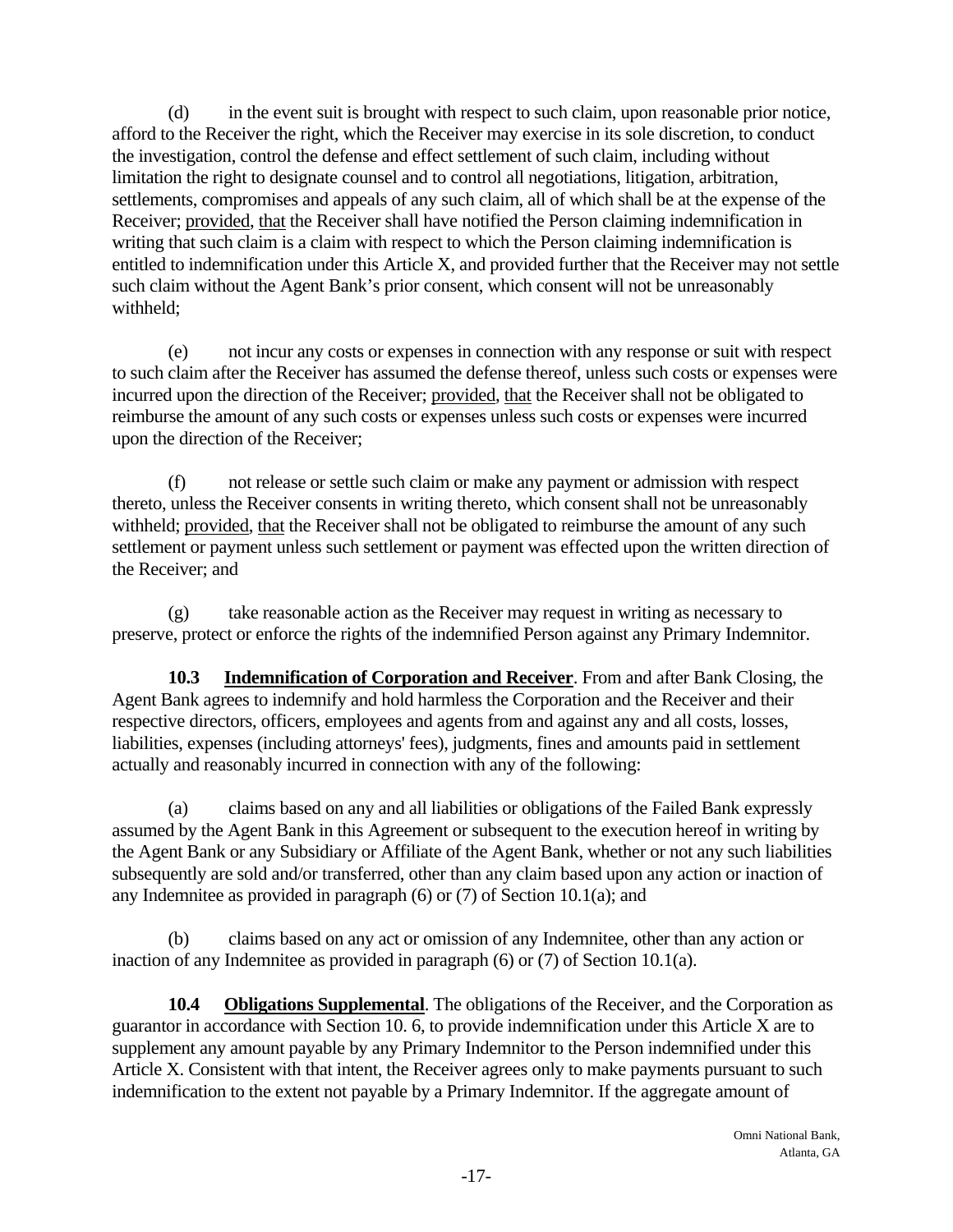payments to the Indemnitee by the Receiver, or Corporation as guarantor in accordance with Section 10.6, and all Primary Indemnitors with respect to any item of indemnification under this Article X exceeds the amount payable with respect to such item, such Person being indemnified shall notify the Receiver thereof and, upon the request of the Receiver, shall promptly pay to the Receiver, or the Corporation as appropriate, the amount of the Receiver's (or Corporation's) payments to the extent of such excess.

**10.5 Criminal Claims**. Notwithstanding any provision of this Article X to the contrary, in the event that any Person being indemnified under this Article X shall become involved in any criminal action, suit or proceeding, whether judicial, administrative or investigative, the Receiver shall have no obligation hereunder to indemnify such Person for liability with respect to any criminal act or to the extent any costs or expenses are attributable to the defense against the allegation of any criminal act, unless (i) the Person is successful on the merits or otherwise in the defense against any such action, suit or proceeding, or (ii) such action, suit or proceeding is terminated without the imposition of liability on such Person.

**10.6 Limited Guaranty of the Corporation.** The Corporation hereby guarantees performance of the Receiver's obligation to indemnify the Agent Bank as set forth in this Article X. It is a condition to the Corporation's obligation hereunder that the Agent Bank shall comply in all respects with the applicable provisions of this Article X. The Corporation shall be liable hereunder only for such amounts, if any, as the Receiver is obligated to pay under the terms of this Article X but shall fail to pay. Except as otherwise provided above in this Section 10.6, nothing in this Article X is intended or shall be construed to create any liability or obligation on the part of the Corporation, the United States of America or any department or agency thereof under or with respect to this Article X, or any provision hereof, it being the intention of the parties hereto that the obligations undertaken by the Receiver under this Article X are the sole and exclusive responsibility of the Receiver and no other Person or entity.

**10.7 Subrogation.** Upon payment by the Receiver, or the Corporation as guarantor in accordance with Section 10.6, to any Indemnitee for any claims indemnified by the Receiver under this Article X, the Receiver, or the Corporation as appropriate, shall become subrogated to all rights of the Indemnitee against any other Person to the extent of such payment.

#### **ARTICLE XI MISCELLANEOUS**

**11.1 Entire Agreement**. This Agreement embodies the entire agreement of the parties hereto in relation to the subject matter herein and supersedes all prior understandings or agreements, oral or written, between the parties.

**11.2 No Other Assets Purchased or Liabilities Assumed.** Except as specifically provided for in this Agreement, the Agent Bank does not assume any liability, or purchase any assets, of the Failed Bank.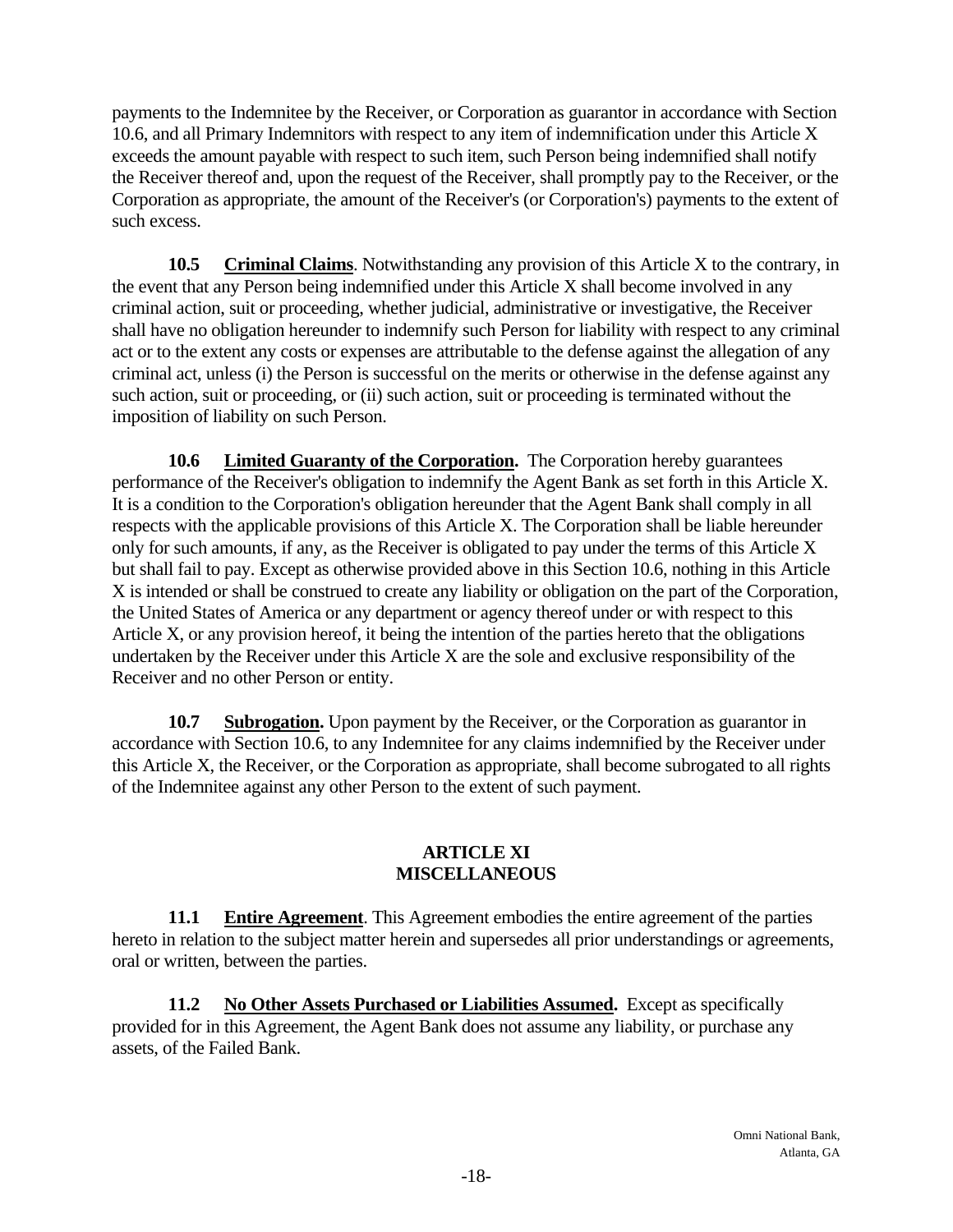**11.3 Headings**. The headings and subheadings of the Table of Contents, Articles and Sections contained in this Agreement, except the terms identified for definition in Article I and elsewhere in this Agreement, are inserted for convenience only and shall not affect the meaning or interpretation of this Agreement or any provision hereof.

**11.4 Counterparts**. This Agreement may be executed in any number of counterparts and by the duly authorized representative of a different party hereto on separate counterparts, each of which when so executed shall be deemed to be an original and all of which when taken together shall constitute one and the same Agreement.

**11.5 GOVERNING LAW**. THIS AGREEMENT AND THE RIGHTS AND OBLIGATIONS HEREUNDER SHALL BE GOVERNED BY AND CONSTRUED IN ACCORDANCE WITH THE FEDERAL LAW OF THE UNITED STATES OF AMERICA, AND IN THE ABSENCE OF CONTROLLING FEDERAL LAW, IN ACCORDANCE WITH THE LAWS OF THE STATE IN WHICH THE MAIN OFFICE OF THE FAILED BANK IS LOCATED.

**11.6 Successors**. All terms and conditions of this Agreement shall be binding on the successors and assigns of the Receiver, the Corporation and the Agent Bank. Except as otherwise specifically provided in this Agreement, nothing expressed or referred to in this Agreement is intended or shall be construed to give any Person other than the Receiver, the Corporation and the Agent Bank any legal or equitable right, remedy or claim under or with respect to this Agreement or any provisions contained herein, it being the intention of the parties hereto that this Agreement, the obligations and statements of responsibilities hereunder, and all other conditions and provisions hereof are for the sole and exclusive benefit of the Receiver, the Corporation and the Agent Bank and for the benefit of no other Person.

**11.7 Modification; Assignment**. No amendment or other modification, rescission, release, or assignment of any part of this Agreement shall be effective except pursuant to a written agreement subscribed by the duly authorized representatives of the parties hereto.

**11.8 Notice**. Any notice, request, demand, consent, approval or other communication to any party hereto shall be effective when received and shall be given in writing, and delivered in person against receipt therefor, or sent by certified mail, postage prepaid, courier service, telex or facsimile transmission to such party (with copies as indicated below) at its address set forth below or at such other address as it shall hereafter furnish in writing to the other parties. All such notices and other communications shall be deemed given on the date received by the addressee.

### **Agent Bank**

SunTrust Bank 303 Peachtree Street, Northeast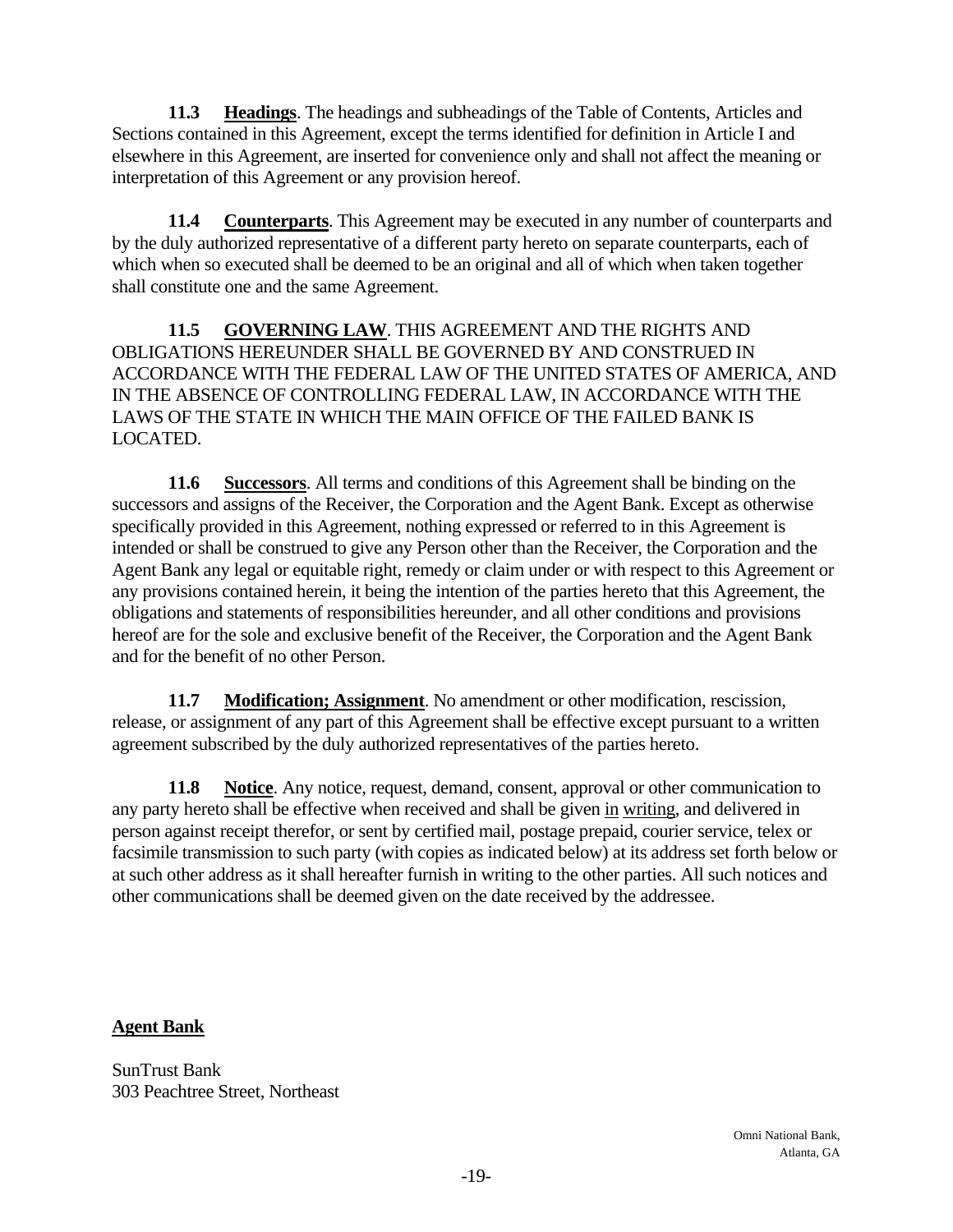$8<sup>th</sup>$  Floor Atlanta, Georgia 30308

Attention: Mark Rogers

with a copy to: Curt Phillips,  $36<sup>th</sup>$  Floor

### **Receiver and Corporation**

Federal Deposit Insurance Corporation, Receiver of Omni National Bank, Atlanta, Georgia 1601 Bryan St. Dallas, Texas 75201

Attention: Settlement Manager

with copy to: Regional Counsel (Litigation Branch)

### **and with respect to notice under Article XI:**

Federal Deposit Insurance Corporation Receiver of Omni National Bank, Atlanta, Georgia 1601 Bryan St. Dallas, Texas 75201

Attention: Regional Counsel (Litigation Branch)

**11.9 Manner of Payment**. All payments due under this Agreement shall be in lawful money of the United States of America in immediately available funds as each party hereto may specify to the other parties; provided, that in the event the Receiver or the Corporation is obligated to make any payment hereunder in the amount of \$25,000.00 or less, such payment may be made by check.

**11.10 Costs, Fees and Expenses**. Except as otherwise specifically provided herein, each party hereto agrees to pay all costs, fees and expenses which it has incurred in connection with or incidental to the matters contained in this Agreement, including without limitation any fees and disbursements to its accountants and counsel.

**11.11 Waiver**. Each of the Receiver, the Corporation and the Agent Bank may waive its respective rights, powers or privileges under this Agreement; provided, that such waiver shall be in writing; and further provided, that no failure or delay on the part of the Receiver, the Corporation or the Agent Bank to exercise any right, power or privilege under this Agreement shall operate as a waiver thereof, nor will any single or partial exercise of any right, power or privilege under this Agreement preclude any other or further exercise thereof or the exercise of any other right, power or privilege by the Receiver, the Corporation, or the Agent Bank under this Agreement, nor will any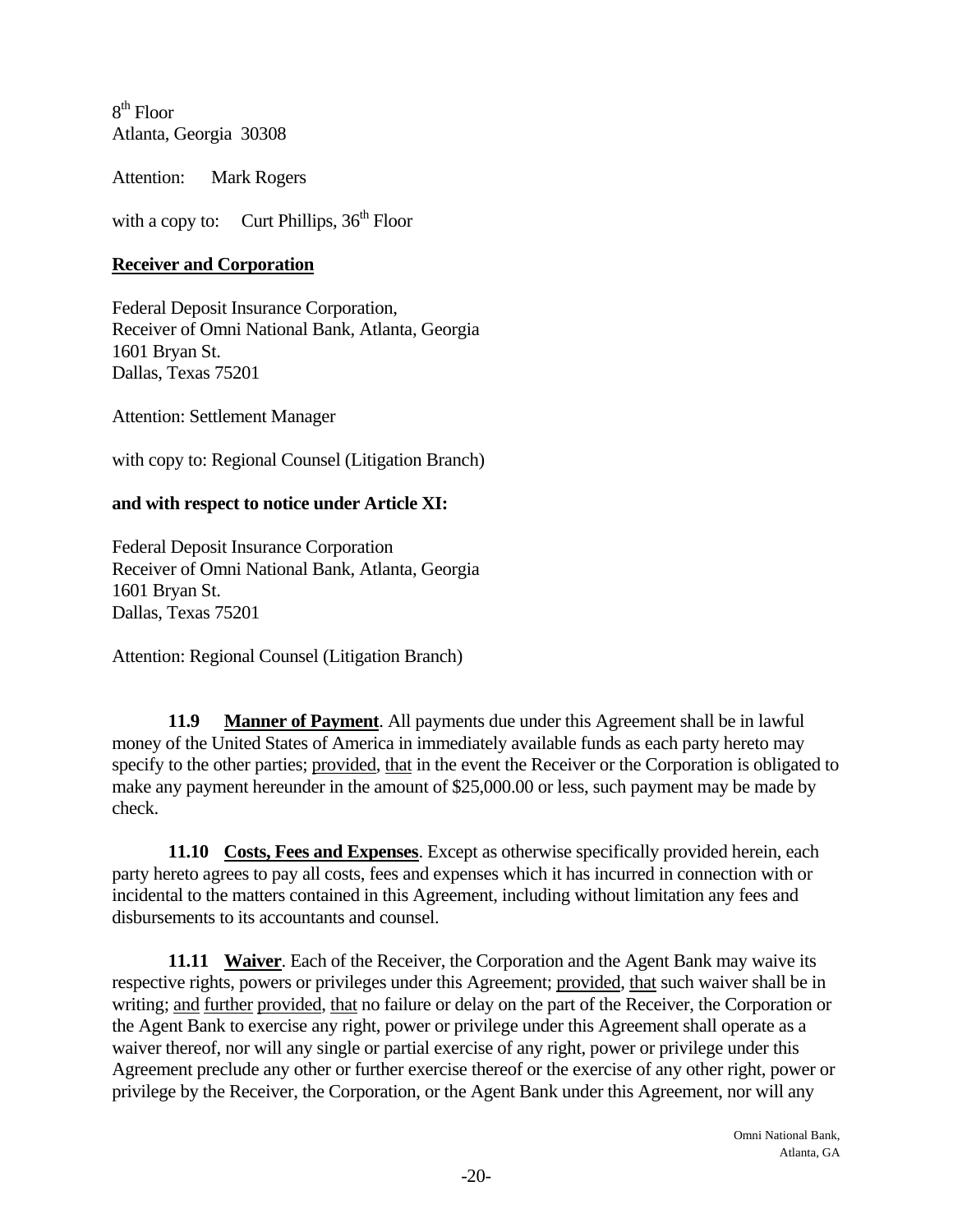such waiver operate or be construed as a future waiver of such right, power or privilege under this Agreement.

**11.12 Severability.** If any provision of this Agreement is declared invalid or unenforceable, then, to the extent possible, all of the remaining provisions of this Agreement shall remain in full force and effect and shall be binding upon the parties hereto.

**11.13 Term of Agreement**. This Agreement shall continue in full force and effect until the sixth (6th) anniversary of Bank Closing. Provided, however, the receivership of the Failed Bank may be terminated prior to the expiration of the term of this Agreement; in such event, the guaranty of the Corporation, as provided in and in accordance with the provisions of Section 11.6 shall be in effect for the remainder of the term. Expiration of the term of this Agreement shall not affect any claim or liability of any party with respect to any (i) amount which is owing at the time of such expiration, regardless of when such amount becomes payable, (ii) breach of this Agreement occurring prior to such expiration, regardless of when such breach is discovered: or (iii) claim for indemnification made on or prior to the sixth anniversary of Bank Closing.

**11.14 Survival of Covenants, Etc.** The covenants, representations, and warranties in this Agreement shall survive the execution of this Agreement and the consummation of the transactions contemplated hereunder.

# **[Signature Page Follows]**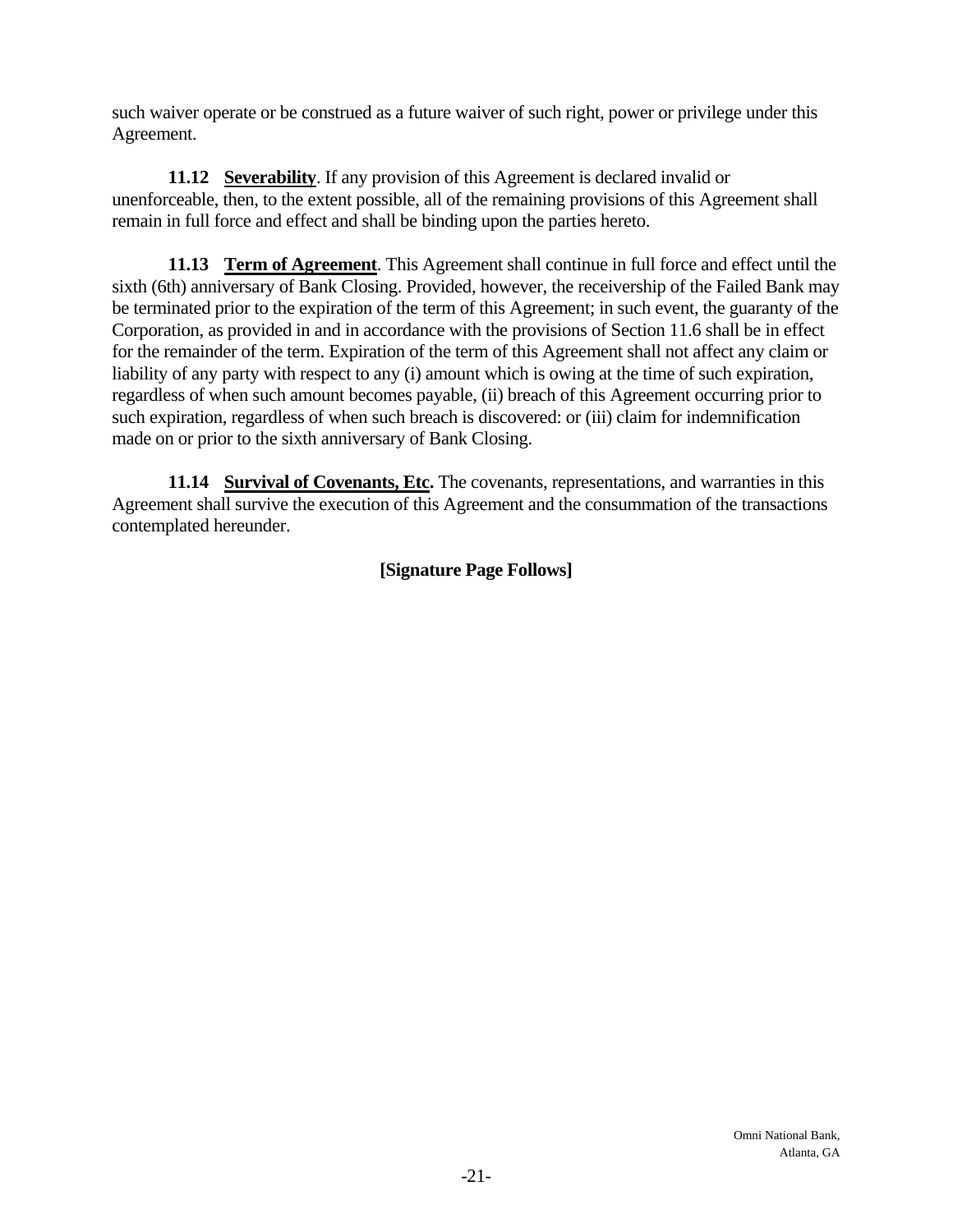**IN WITNESS WHEREOF,** the parties hereto have caused this Agreement to be executed by their duly authorized representatives as of the date first above written.



*Redacted*